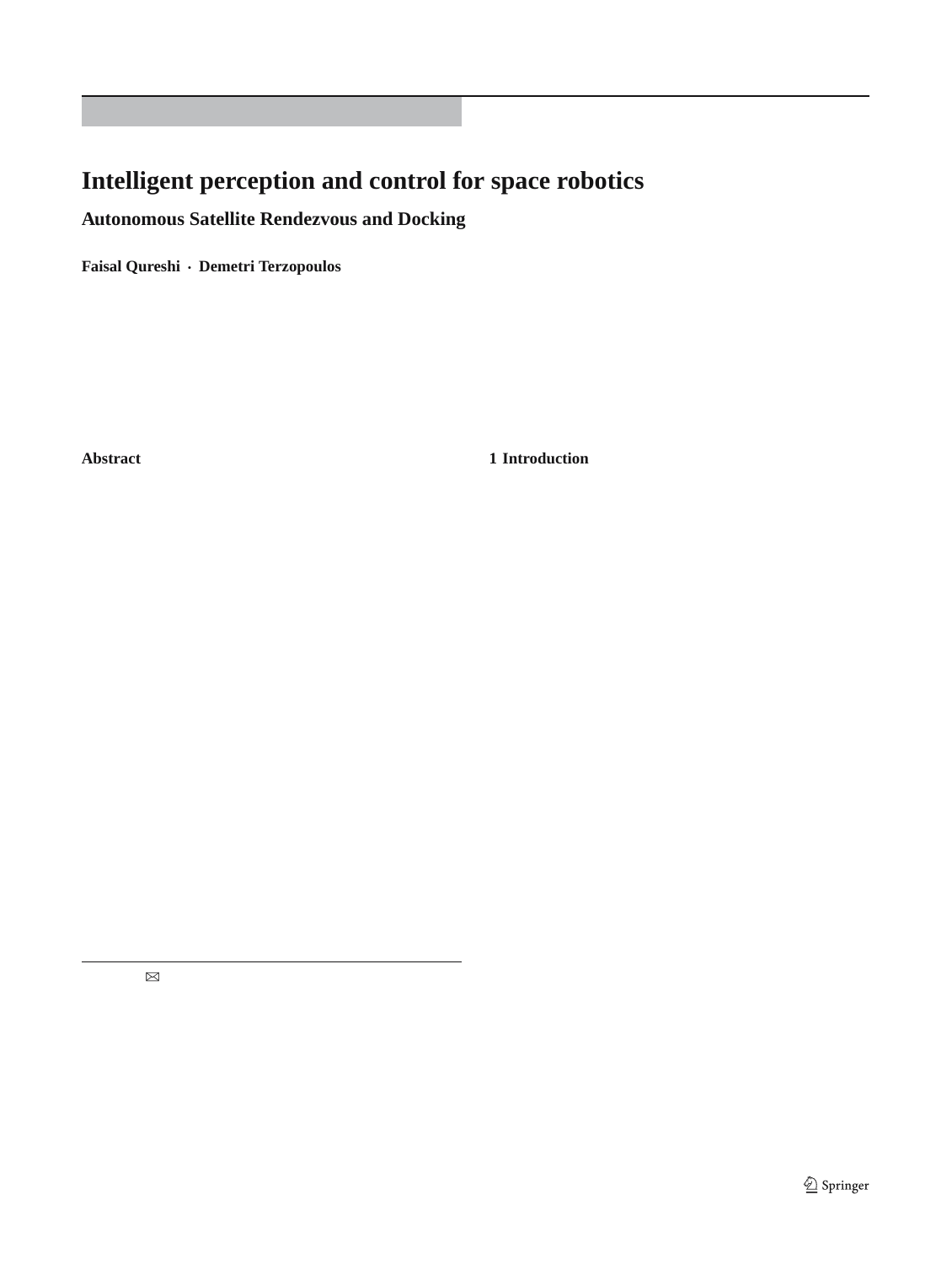robotics missions. The reported work was done as part of theal space agencies realize the important role of autonomous ROSA (Remote Operation with Supervised Autonomy) pro-rendezvous and docking (AR&D) operations in future space ject [\[17](#page-19-0)], which arose from this long-term vision. ROSAÕs missions and now have technology programs to develop this goal is to advance the state of the art (operator commandsapability [\[19](#page-19-3)[,45](#page-20-0)].

and discrete-event scripted control) by making possible a Autonomy entails that the on-board controller be capable remote system that can perform decisions in real time within of estimating and tracking the pose (position and orientadynamic environment using high-level artiÞcial intelligence tion) of the target satellite and guiding the robotic maniputechniques combined with robotic behavioral control andator as it (1) approaches the satellite, (2) maneuvers itself machine vision. to get into docking position, and (3) docks with the satellite.

The controller should also be able to handle anomalous situations, which might arise during an AR&D operation, without jeopardizing its own safety or that of the satellite. Another

On-orbit satellite servicing is the task of maintaining andrequirement that is desirable for space operations is that of repairing a satellite in orbit. It extends the operational life ofsliding autonomy, where a human operator can take over the the satellite, mitigates technical risks, reduces on-orbit losseß)anual operation of the robotic system at any level of the and helps manage orbital debris. Hence, it is of interest toak hierarchy [0[,40](#page-20-1)]. Sliding autonomy enhances the reliamultiple stakeholders, including satellite operators, manubility of a complex operation and it expands the range and facturers, and insurance compan[ies](#page-19-1) [28]. Although replacing a satellite is more cost-effective in some cases, on-orbit complexity of the tasks that a robotic system can undertake.

servicing is critical for more expensive satellite systems, such .3 Contributions

as space-based laser and global positioning system constella-

1.1 On-orbit satellite servicing

tions, or for one-of-a-kind systems like the Hubble telescope<sup>i</sup>,n this paper, we develop a visually-guided AR&D system which costs \$2.5 billion. As early as the 1980s, the Nationaand validate it in a realistic laboratory environment that emu-Aeronautics and Space Administration realized the imporlates on-orbit lighting conditions and target satellite drift. To tance of on-orbit servicing for protecting their assets in spac@ur knowledge, ours is the only AR&D system that uses [\[28](#page-19-2)]. vision as its primary sensory modality and can deal with an

Currently, on-orbit satellite servicing operations are car-uncooperative target satellite. Other AR&D systems either ried out manually; i.e., by an astronaut. However, manned eal with target satellites that communicate with the servimissions are usually very costly and there are human safetger craft about their heading and pose, or use other sensing concerns. Furthermore, it is currently impracticable to carry aids, such as radar and geostationary position satellite sys-out manned on-orbit servicing missions for satellites in geotems [\[33\]](#page-19-5).

synchronous equatorial orbit (GEO), as the space shuttle can Our system features CoCo, a new hybrid robot control franot reach them. Unmanned, tele-operated, ground-controllenework that combines a behavior-based reactive component missions are infeasible due to communications delays, inteand a logic-based deliberative component. CoCo draws upon mittence, and limited bandwidth between the ground and therior work in AI planning, plan-execution, mobile robotics, servicer. A viable alternative is to develop the capability ofethology, and artiÞcial life. Its motivation comes from the autonomous on-orbit satellite servicing. fact that humans, who are sophisticated autonomous agents,

1.2 Autonomous satellite rendezvous and docking

are able to function in complex environments through a combination of reactive behavior and deliberative reasoning. We demonstrate that CoCo is useful in advanced robotic systems

A critical Þrst phase of any on-orbit satellite servicing mis-<sup>that</sup> require or can beneÞt from highly autonomous operasion, be it for the purpose of refueling, reorbiting, repai-tion in unknown, non-static surroundings, especially in space ring, etc., involves rendezvousing and docking with the satel<sup>robotics</sup> where large distances and communication infralite. From the perspective of the software responsible fo<sup>gtructure limitations render human teleoperation exceedingly</sup> controlling the sensory apparatus and robotic manipulatof!ifPcult. In a series of realistic laboratory test scenarios, we the rendezvousing step is the most interesting and challen ubject our CoCo AR&D system to anomalous operational ging. Once the satellite is secured, we can assume a staff<sup>yents, forcing its deliberative component to modify existing</sup> workspace and handle the remaining steps using more prilans in order to achieve mission goals. The AR&D controlmitive scripted controllers<sup>[7]</sup>. Most national and internatioler demonstrates the capacity to function in important ways

in the absence of a human operator.

<span id="page-1-0"></span> $1$  The Hubble telescope captured the imagination of the public during its highly publicized repair missions, which were carried out by astronauts. by controlling the visual process and reasoning about the By some estimates, these repairs cost taxpayers as much as \$12 billion ents that occur in orbit. The system functions as follows: Our AR&D prototype meets the operational requirements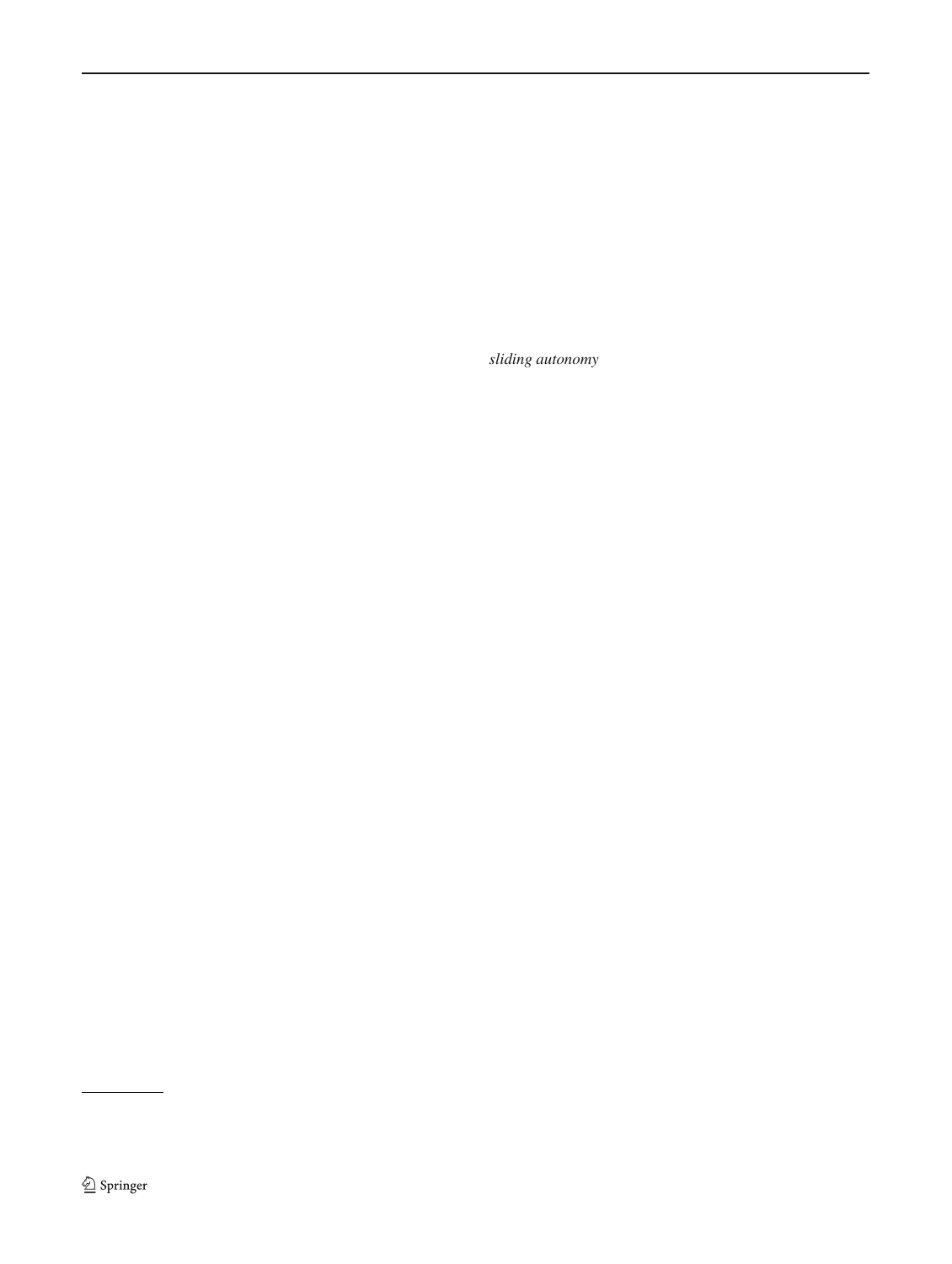

<span id="page-2-0"></span>Fig. 1 Images acquired during satellite capture. The left and centecrew use these images during satellite rendezvous and capture to locate images were captured using the shuttle bay cameras. The right imadee satellite at a distance of approximately 100m, to approach it, and to was captured by the end-effector camera. The *er image* shows the capture it with the CanadarmNthe shuttleOs manipulator arm in hovering position prior to the Þnal capture phase. The shuttle

First, captured images are processed to estimate the curervo behaviors for the task of satellite capturing. Se[cti](#page-4-0)on rent position and orientation of the satellite ([Fig](#page-2-0). Second, describes the satellite recognition and tracking module. We behavior-based perception and memory units use contextuaxplain the reactive module in Se6t. S[ect](#page-6-0)ion[s7](#page-12-0) an[d8](#page-14-0) desinformation to construct a symbolic description of the scenecribe the deliberative and the plan execution and monitoring Third, the cognitive module uses knowledge about scenmodules, respectively. Sectiondescribes the physical setup dynamics encoded using the *uation calculus* to construct and presents results. Finally, Settl presents our conclua scene interpretation. Finally, the cognitive module formu-sions.

lates a plan to achieve the current goal. The scene description

constructed in the third step provides a mechanism to verify

the Þndings of the vision system. Its ability to plan enables the system to handle unforeseen situations. **2 Related work**

The performance of the system results from the cooperation of its components, including low-level visual routines, Early attempts at designing autonomous robotic agents short and long-term memory processing, symbolic reaso-<br>short and long-term memory processing, symbolic reaso-ning, and the servo controllers of the robotic arm used to mitted success [1[,38](#page-20-2)[,39](#page-20-3)]. The 1980s saw the emergence of capture the satellite. Competent, reliable low-level visuan radically different, ethological approach to robotic agent routines are essential for meaningful higher-level processign, spearheaded by BrooksÖ subsumption architecture sing. Consequently, the AR&D system depends upon the [\[9](#page-19-7)] and the mantra Òthe world is its own best modelÓ. Most reliable operation of the low-level object recognition, tra-notable among modern ethological robots is Sony Corpo-cking, and pose-estimation routines. The AR&D system is ation[O](#page-19-8)s robotic dog, AIBO [ which illustrates both the able to handle transient errors in the low-level visual rou-strengths (operation in dynamic/unpredictable environments) tines, such as momentary loss of tracking, by using short-term and the weaknesses (inability to reason about goals) of the memory facilities. However, it cannot accomplish the task trict ethological approach. Hybrid architectures, containing when the low-level vision algorithms altogether fail to track both deliberative and reactive components, Þrst appeared in the satellite, in which case the high-level routines abort the late 1980s. A key issue is how to interface the two commission. Stable servoing routines that account for the maniponents. Autonomous robot architecture (AuRA) binds a set pulatorÕs dynamics are vital for a successful AR&D mission<sup>6</sup> reactive behaviors to a simple hierarchical planner that Hence, the AR&D prototype developed here assumes that chooses the appropriate behaviors in a given situ[atio](#page-19-9)n [ the robotic arm can servo competently under the guidance of In Servo subsumption symbolic (SSS), a symbolic planner the higher level modules. Although we have not proved the controls a reactive module 2. In ATLANTIS, the delibec[or](#page-19-11)rectness of the reasoning module, it appears in practice  $f\theta$  — module advises the reactive behaviors  $\theta$ . meet the task requirementsÑautonomous and safe satellite The state of the art in space robotics is the mars exploration rendezvous and docking. rover, Spirit, that visited Mars in 20040. Spirit is prima-

# 1.4 Overview

rily a tele-operated robot that is capable of taking pictures, driving, and operating instruments in response to commands transmitted from the ground, but it lacks any cognitive or reasoning abilities. The most successful autonomous robot

The remainder of this paper is organized as follows: In theo date that has cognitive abilities is ÒMinerva,Ò which takes next section we present relevant prior work. We then presentisitors on tours through the SmithsonianÖs National Museum the CoCo framework in Se[ct.](#page-3-0) Sectio[n4](#page-3-1) explains the visual of American History; however, vision is not MinervaÖs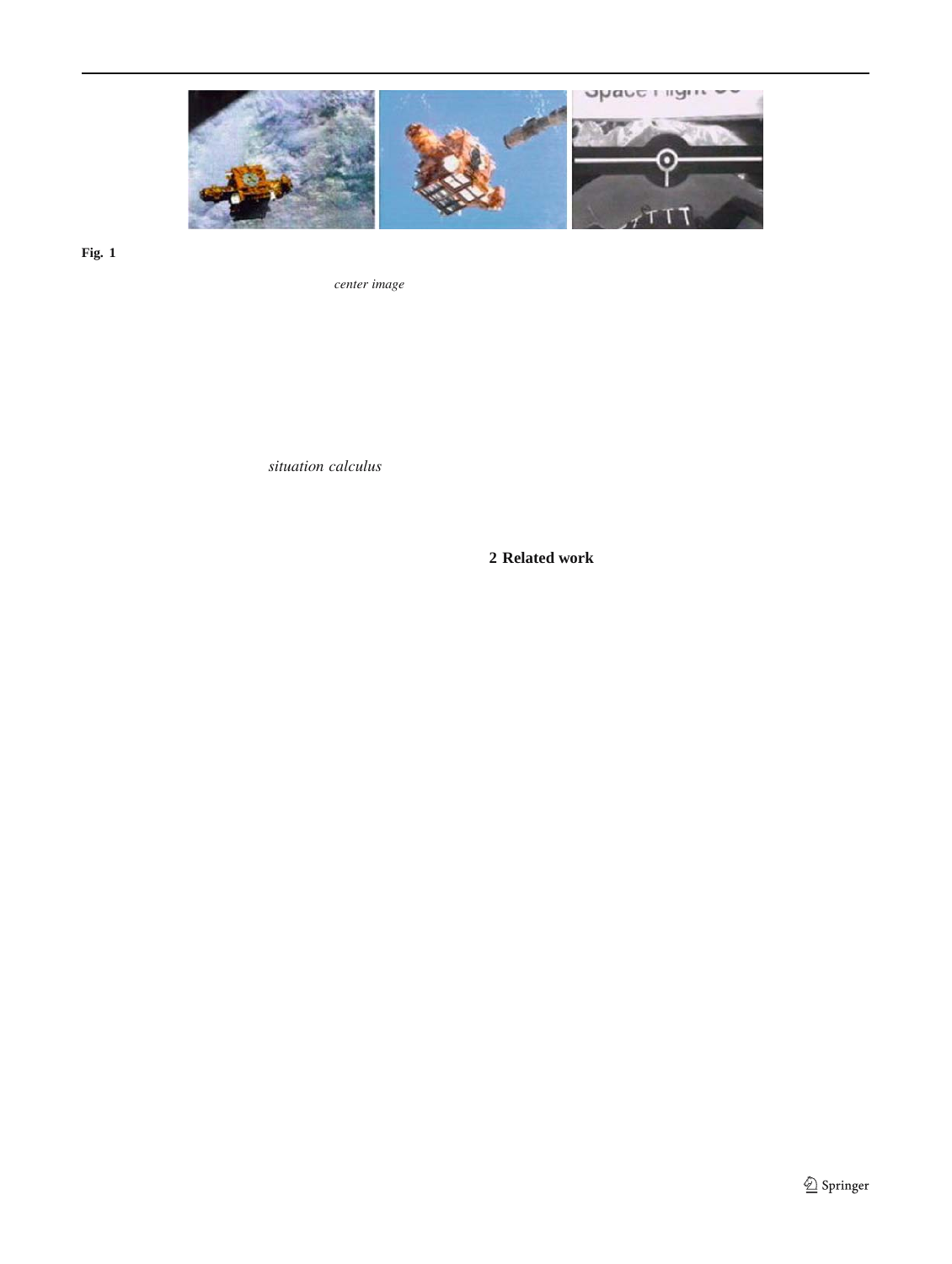primary sensory modality [1]. Minerva relies on other sensors, including laser range Þnders and sonars. Such se sors are undesirable for space operations, which have seve weight/energy limitations.

Like ATLANTIS, CoCo consists of both deliberative and reactive modules, featuring a reactive module that perform Reactive Modle  $\frac{\text{Abstracted world}}{\text{state}}$  Behavior ratines & competently on its own and a deliberative module that guides

the reactive module. CoCo was originally inspired by expe<sub>Tig. 2</sub> CoCo three-tiered architecture

rience implementing self-animating graphical characters for use in the entertainment industry. In particular, our approach

was motivated by the Òvirtual mermanÓ of Funge et.ą̃J. [ nesponsible for the immediate safety of the agent. As such, which augments a purely behavioral control substrato [ it functions competently on its own and runs at the highest with a logic-based deliberative layer employing the situatiorpriority. At the intermediate level, the plan execution and calculus and interval arithmetic in order to reason about dismonitoring module establishes an adviserÐclient relationship crete and continuous quantities and plan in highly dynami $\phi$ etween the deliberative and reactive modules ( $\theta$ ig. environments. CoCo differs in the following ways: Þrst, its In typical hybrid control frameworks, the reactive module deliberative module can support multiple specialized planserves as a mechanism to safely execute commands produners such that deliberative, goal-achieving behavior result ed through high-level reasoning 4 25 (a notable excep-from the cooperation between more than one planner. Theon is [\[6\]](#page-19-21)). A reactive module is capable of much more as ability to support multiple planners makes CoCo truly tas-is shown by Tu and Terzopoulos4, Blumberg B, and kable. Second, CoCo features a powerful and non-intrusiv&rkin [[7\]](#page-19-8), among others. Agre and Chap[man](#page-19-11)noberve that scheme for combining deliberation and reactivity, which most of our daily activities do not require any planning whatheeds advice from the deliberative module only when it issoever; rather, deliberation occurs when a novel, previously safe to do so. Here, the deliberative module advises the readnseen situation is encountered. This further highlights the tive module through a set of motivational variables. Third, importance of a reactive module in any autonomous robot. the reactive module presents the deliberative module with QoCo features an ethologically inspired behavior based reactractable, appropriately-abstracted interpretation of the realve system fashioned after those developed for autonomous world. The reactive module constructs and maintains the absharacters in virtual environme[nts \[](#page-20-6)44]. tracted world state in real-time using contextual and temporal In CoCo, the deliberative module advises the reactive information. module on a particular coarse of action through motivational

A survey of work about constructing high-level descrip-variables. In contrast to other control architectures where the tions from video is found in [0]. Knowledge modeling for deliberative module replaces the action selection mechanism the purposes of scene interpretation can either be handcrafteuilt into the reactive modulelß], our approach provides a [\[3](#page-19-17)] or automatic [4] (i.e., supported by machine learning). straightforward mechanism for providing high-level advice The second approach is not immediately feasible in our applito reactive behavior without interfering with the action seleccation since it requires a large training set, which is difÞcultion mechanism built into the reactive module.

to gather in our domain, in order to ensure that the system Figur[e2](#page-3-2) illustrates the AR&D system realized within the learns all the relevant knowledge, and it is not always clea£0C0 framework. The satellite recognition and tracking rouwhat the system has learnt. The scene descriptions construtines compute the position and orientation of the satellite and ted in [\[4\]](#page-19-19) are richer than those constructed by our systemșupply the perceptual input to the reactive module, where the however, they do not use scene descriptions to control theervo behaviors that control for the kinematic and dynamic visual process and formulate plans to achieve goals. actions of the robotic manipulator provide the relevant motor skills.

# <span id="page-3-0"></span>**3 CoCo control framework**

# <span id="page-3-1"></span>**4 Motor skills: visual servo behaviors**

CoCo is a three-tiered control framework that consists of deliberative, reactive, and plan execution and monitoring Satellite rendezvous and docking operations, like all space modules (Fig. [2\)](#page-3-2). The deliberative module encodes a missions, place stringent requirements on the safety of both knowledge-based domain model and implements a high-levelhe astronauts and the equipment. Therefore, these missions symbolic reasoning system. The reactive module implementadhere to strict operational guidelines and fully scripted and a low-level behavior-based controller with supporting per-rehearsed activities. The Mobile Servicing Systems Guide ception and memory subsyst[ems](#page-19-23). The reactive module is International Space Station Robotic Systems de Pnes

<span id="page-3-2"></span>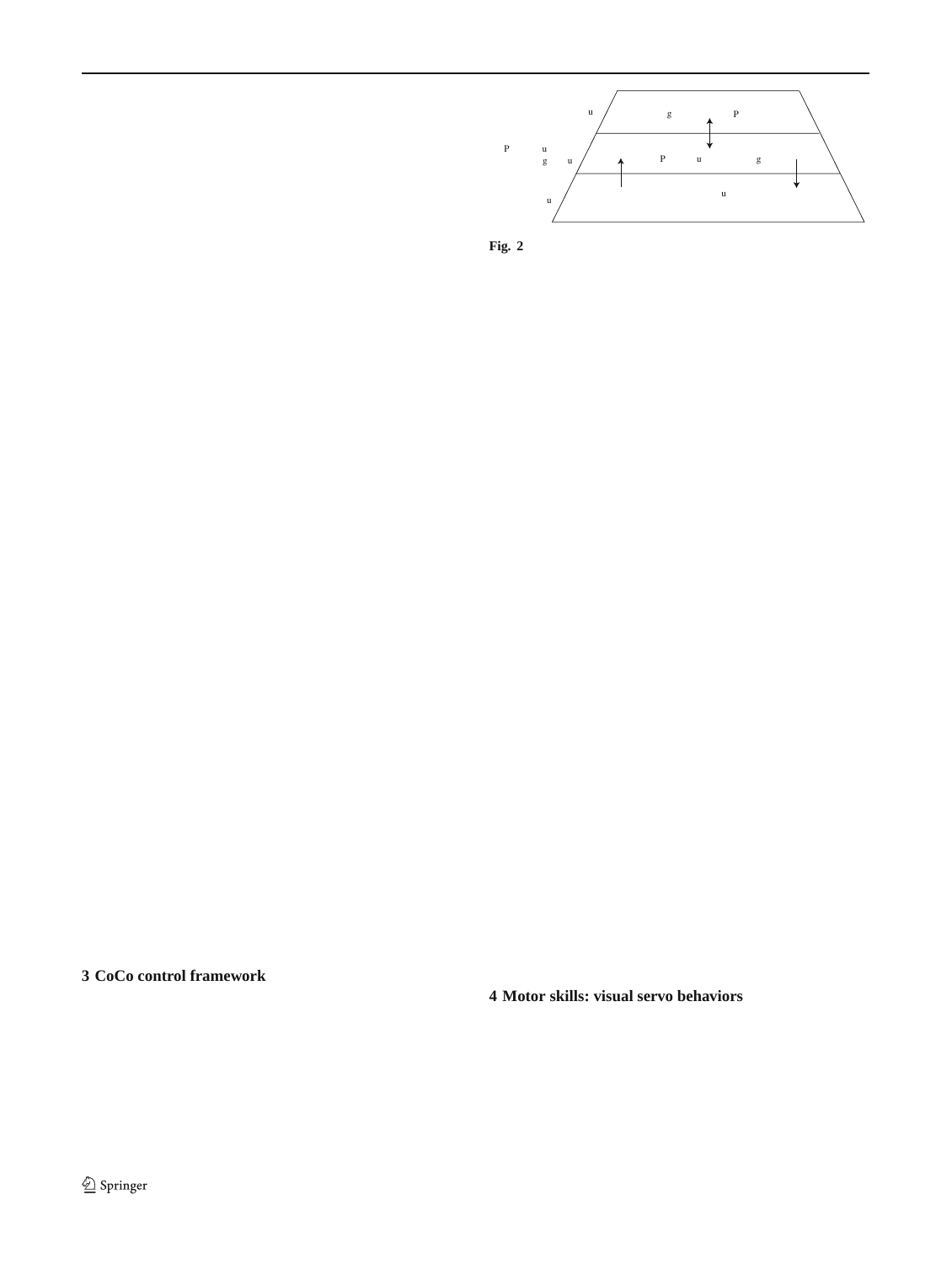

<span id="page-4-1"></span>Fig. 3 CoCo system architecture. The satellite rendezvous andandling capability renders the operation brittle at best. Besides, the docking system comprises an ethologically-inspired behavior modulaystem requires a detailed mission script. The addition of the reactive guided by a deliberative module with high-level reasoning abilities. We module results in a more robust autonomous operation, as the reßexive list the mission capabilities corresponding to different levels of controlbehaviors allow the system to respond to the various contingencies that on theleft. The degree of autonomy increases as we add more levels onight arise in its workspace. Still, however, the system can not formucontrol. At the lowest level, for example, an operator uses the live videdate plans through deliberation to achieve its goals. Consequently, the feed from the stereo camera pair to tele-operate the robotic manipulataystem requires a mission script. The top-most level of control boasts (a.k.a. the chaser robot or the servicer) to dock with the target satethe highest degree of autonomy. Here, the symbolic deliberation module lite. At the next level of control, visual servo routines that depend uporenables the system to generate the mission script on the ßy through reathe target satellite pose estimation module enable the robotic manipsoning lator to automatically capture the target satellite. Here, the lack of error

approach trajectories and envelops as well as mission stag**Esnally**, in the *capture* phase, the end-effector moves in to

for robotic manipulators during contact operations. During a dock with the satellite. manned satellite capture operation, an astronaut controls the Jasiobedzki and Li[u \[27\]](#page-19-24) also developed visual servo robotic arm and moves the end-effector through a sequende haviors corresponding to the six phases identiÞed above. of way points, which are deÞned relative to the target satellitePose-based servo algorithms that minimize the error between These way points are deÞned so as to reduce the time that the desired pose and the current pose of the end-effector end-effector spends in close proximity to the target satelliteimplement the visual servo behaviors. Poses are deÞned with

AR&D operations will most likely follow the operatio- respect to the end-effector or the target satellite. During telenal guidelines developed for manned operations, especiallyperated missions, the desired poses are set by the operathe concepts of way points, incremental alignment, and staytor; whereas, during autonomous operation the desired poses out zones. Jasiobedzki and Li2n divide a satellite capture are selected by the active servo behavior, such as monitor, operation into six phases (Fiġ: (1) visual search, (2) moni- approach, etc. Likewise, the higher-level controller can also tor, (3) approach, (4) stationkeep, (5) align, and (6) capture, et the desired poses, especially when the vision system is which comply with the robotic manipulator approach guide-failing, to move the end-effector along a particular trajeclines prescribed in<sub>4</sub>1]. During the*visual search* phase, the tory. The vision system, which estimates the transformation cameras are pointed in the direction of the target satellite etween the current pose and the desired pose, provides the and images from the cameras are processed to compute anor signal for the pose based servo routines. The visual initial estimate of the position and orientation of the satellite. servo behaviors provide the motor skills that are essential for The*monitor* phase Þxates the cameras on the detected sateluccessful satellite rendezvous and docking missions. lite while maintaining distance between the satellite and the

end-effector. The*approach* phase reduces the distance bet-

<span id="page-4-0"></span>ween the end-effector and the target satellite while keeping visual sensors: satellite recognition and tracking the cameras focused on the target. During *ionkeeping*,

the distance between the end-effector and the target is pre<sub>The Satellite</sub> recognition and tracking module ([Fig](#page-5-1).proserved and the cameras are kept locked onto the target. Thesses images from a calibrated passive video camera-pair align phase controls all six degrees of freedom, aligning the nounted on the end-effector of the robotic manipulator and end-effector with the docking interface of the target satellite estimates the relative position and orientation of the target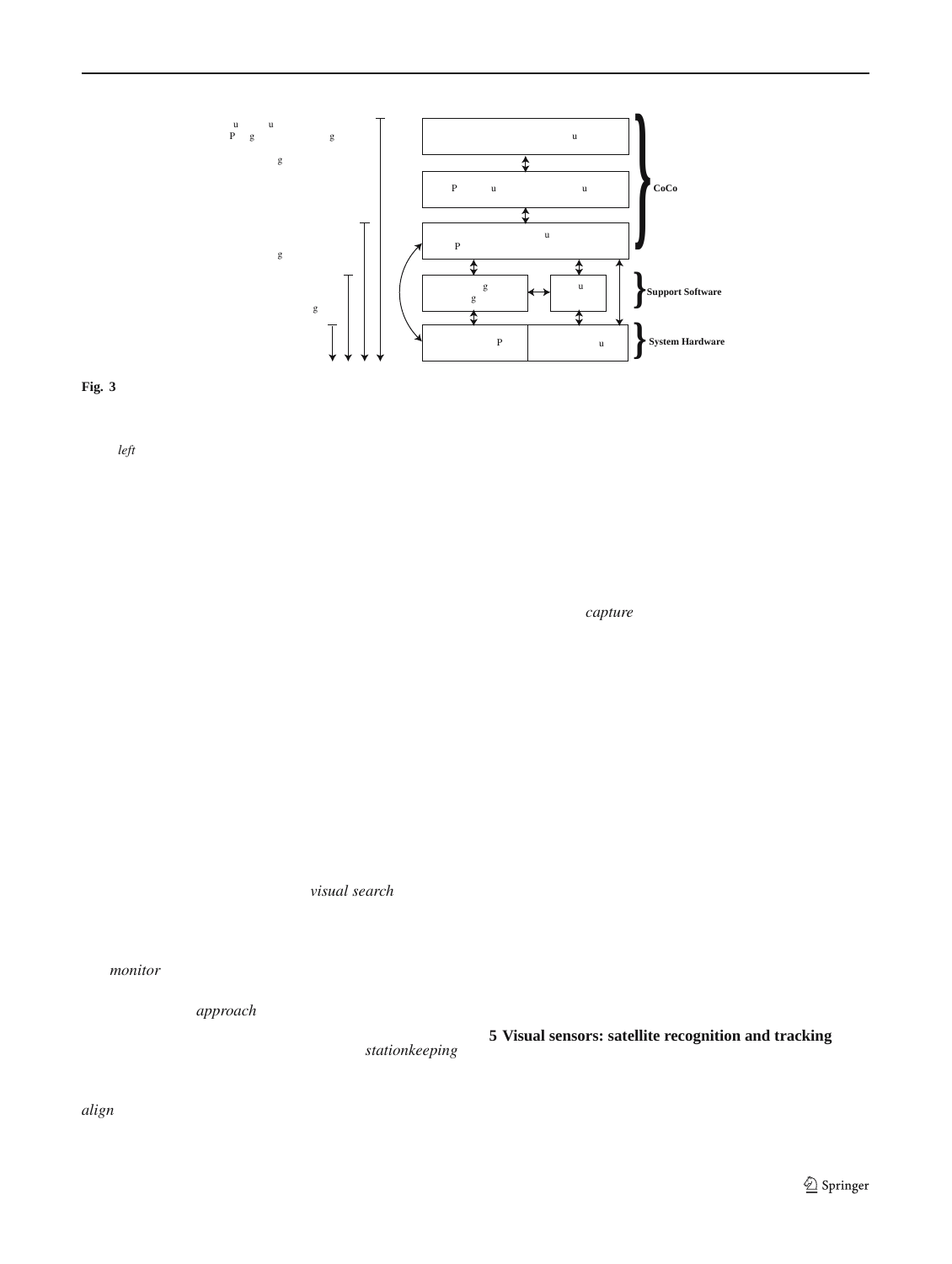

<span id="page-5-0"></span>**Fig. 4** Six phases during a satellite rendezvous and docking operation [\[27\]](#page-19-24)



<span id="page-5-1"></span>**Fig. 5** Satellite recognition and tracking system

image in Fig[.6\)](#page-6-1), and the system relies on natural features observed in stereo images to estimate the motion and pose of the satellite. The medium range operation consists of the following three conÞgurations:

- *Model-free motion estimation* In the Þrst phase, the vision system combines stereo and structure-from-motion to indirectly estimate the satellite motion in the camera reference frame by solving for the camera motion, which is the opposite of the satellite motio $\frac{a}{2}$ .
- *Motion-based pose acquisition* The second phase performs binary template matching to estimate the pose of the satellite without using prior information  $[$ ]. It matches a model of the observed satellite with the 3D data produced by the last phase and computes a six degree of freedom (DOF) rigid transformation that represents the relative pose of the satellite. The six DOFs are solved in two steps. The Þrst step, which is motivated by the observation that most satellites have an elongated structure, determines the major axis of the satellite. The second step solves for the remaining four DOFsÑthe rotation around the major axis and the three translationsÑthrough exhaustive 3D template matching over the four DOFs.
- *Model-based pose tracking* The last phase tracks the satellite with high precision and update rate by iteratively matching the 3D data with the model using a version of the iterative closest point algorith[m \[](#page-19-28)3]. This scheme does not match high-level features in the scene with the model at every iteration. This reduces its sensitivity to partial shadows, occlusion, and local loss of data caused by reßections and image saturation. Under normal operative conditions, model based tracking returns an estimate of the satelliteÕs pose at 2Hz with an accuracy on the order of a few centimeters and a few degrees.

The short range operation consists of one conÞguration, namely*visual target based pose acquisition and tracking*. At close range, the target satellite is only partially visible and it cannot be viewed simultaneously from both cameras (the center and right images in  $Fi(3)$ ; hence, the vision system processes monocular images. The constraints on the approach trajectory ensure that the docking interface on the target satellite is visible from close range. Markers on the docking interface are used to determine the pose and attitude of the satellite efÞciently and reliably at close rangel. Here, visual features are detected by processing an image window centered

satellite [\[24\]](#page-19-25). It supports medium and short range satellitearound their predicted locations. These features are then matproximity operations; i.e., approximately from 6 to 0.2m. ched against a model to estimate the pose of the satellite. The minimum distance corresponds to the separation be<sup>t</sup>he pose estimation algorithm requires at least four points to ween the camera and the satellite in contact position. compute the pose. When more than four points are visible,

The vision algorithms implemented rely mostly on the pre-sampling techniques choose the group of points that gives the sence of natural image features and satellite models. Duringest pose information. For the short range vision module, the the medium range operation, the vision system cameras viencuracy is on the order of a fraction of a degree and 1 mm either the complete satellite or a signiÞcant portion of it (left right before docking.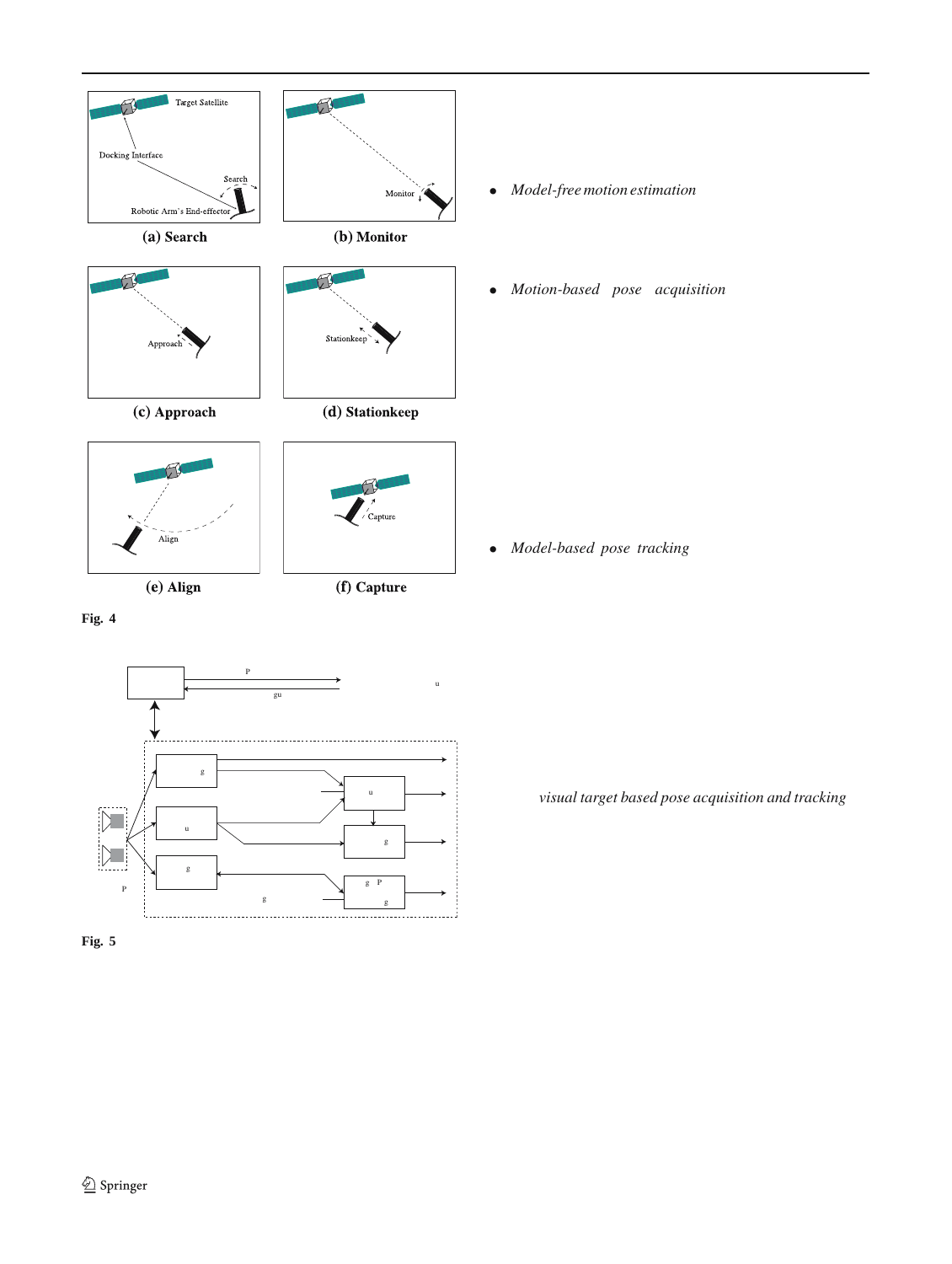<span id="page-6-1"></span>**Fig. 6** Images from a sequence recorded during an experiment (*left image* at 5m;*right* at 0.2m)



<span id="page-6-2"></span>**Fig. 7** Functional decomposition of the reactive module, which is realized as a



The vision system returns a  $\# 4$  matrix that speciÞes  $\;$ tion is intuitive and facilitates the design process. The reactive the relative pose of the satellite, a value between 0 and module is implemented as a collection of asynchronous proquantifying the conÞdence in that estimate, and various ßagæsses (Table), which accounts for its real-time operation. that describe the state of the vision system.

The vision system can be conÞgured on the ßy depending upon the requirements of a speciÞc mission. It provides 1 Perception center

commands to activate/initialize/deactivate a particular conÞ-

guration. At present this module can run in four different From an implementational point of view, one can imagine conÞgurations, which may run in parallel. Each conÞgura-two extremes: one in which a single process is responsible tion is suitable for a particular phase of the satellite servicing operation and employs a particular set of algorithms. Active conÞgurations share the sensing and computing resources, the Þrst scenario, the overall speed of sensing is determined which reduces the mass and power requirements of the vision the feature that takes the longest time to compute, whesystem, but can adversely affect its overall performance. for computing every feature of interest, and the other in which every feature is assigned its own sensing process. In reas a higher process management overhead is associated

#### <span id="page-6-0"></span>**6 The reactive module**

with the second scenario to ensure that the sensed values are coherent. For a particular application, it is up to the designer to decide how best to implement the perception system. We chose the second approach where various routines process different perceptual inputs asynchronously in order to com-

CoCoÖs reactive module is a behavior-based controller that te higher order features, which are then immediately avaiis responsible for the immediate safety of the agent. As such<sub>lable</sub> for subsequent processing. Each data item is assigned it functions competently on its own and runs at the highest timestamp and a conÞdence value between 0 and 1, and it priority. At each instant, the reactive module examines sen<sub>is managed</sub> by the memory center, which is responsible for sory information supplied by the perception system, as welbreventing other processes from using outdated or incorrect as the motivational variables whose values are set by the formation?

deliberative module, and it selects an appropriate action. Its The perception center manages the vision system which selection thus reßects both the current state of the world and as described in Sect. It decides which vision modules the advice from the deliberative module. The second res<sub>to activate and how to combine the information from these</sub> ponsibility of the reactive module is to abstract a continuummodules depending on their characteristics, such as procesof low-level details about the world and present a tractableing times, operational ranges, and noise. In addition, the discrete representation of reality within which the delibera-

tive module can effectively formulate plans. CoCoÕs reac-

<span id="page-6-3"></span>tive module comprises three functional units: perception<sup>7</sup> Working memory is sometimes referred to as the *term memory* memory, and behavior (Fig). This functional decomposi- or STM.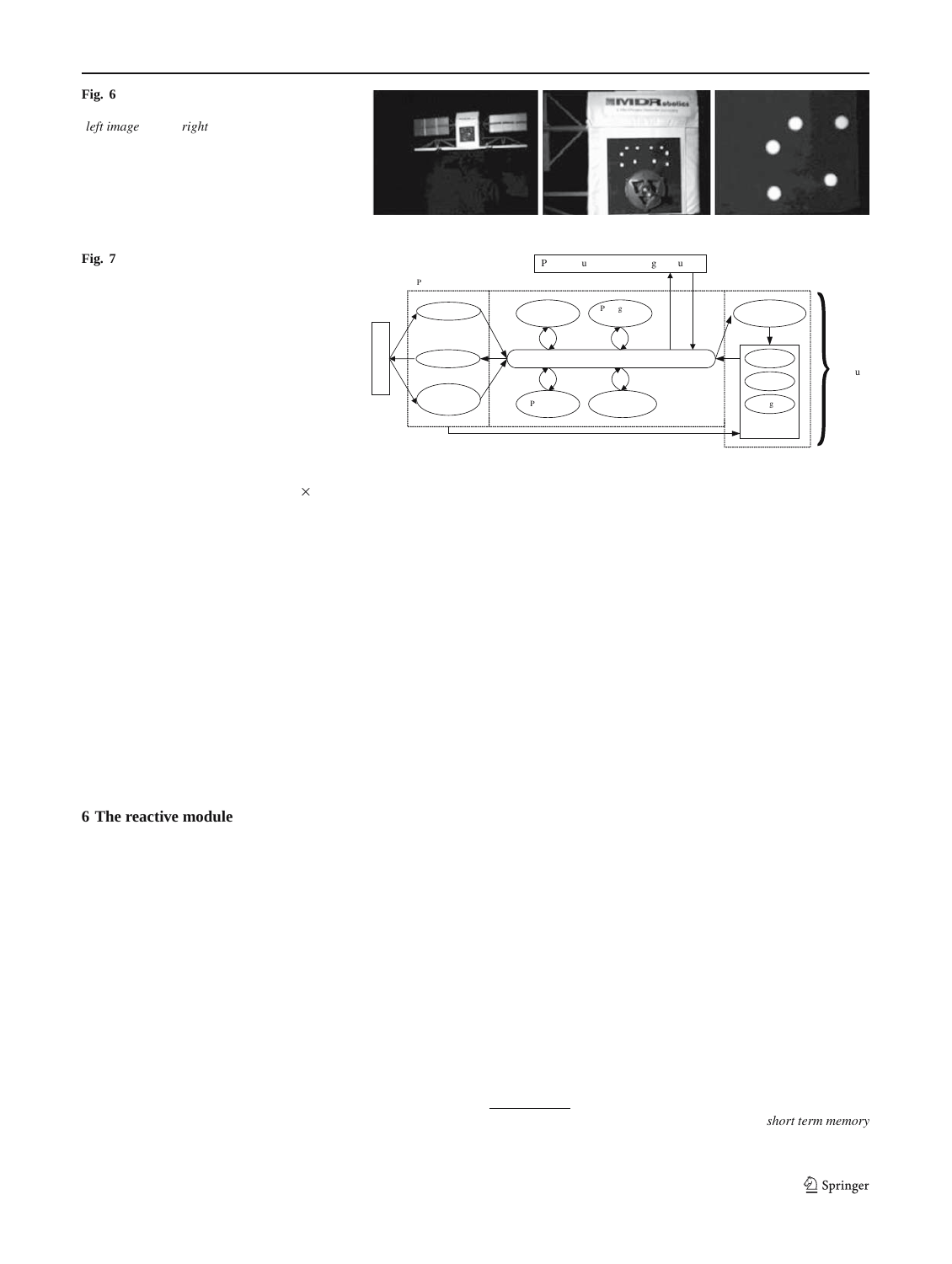<span id="page-7-0"></span>**Table 1** Four classes of asynchronous processes (behaviors) constitute the reactive module

| Class | Input    | Output   | Functional unit                                                                                                         |
|-------|----------|----------|-------------------------------------------------------------------------------------------------------------------------|
|       |          |          |                                                                                                                         |
|       | External | External | Behavior center (reßex actions)                                                                                         |
| 2     | External | Internal | Perception center (sensing)                                                                                             |
| 3     | Internal | External | Behavior center (motor commands)                                                                                        |
| 4     | Internal | Internal | Memory center (mental state maintenance)<br>Behavior center (high level behaviors)<br>Perception center (sensor fusion) |

perception center incorporates an attention mechanism that gathers information relevant to the current task, such as the status of the satellite chaser robot, the docking interface status, and the satelliteOs attitude control status. The perception center processes the raw perceptual readings that appear at inputs, constructs appropriate perceptual features, and store them in the working memory (memory center) for later use by the behavior center during action selection and behavior execution. A perceptual reading is either from an actual physical sensor (e.g., the docking interface sensor) or the result of a multi-stage operation (e.g., the target satelliteOs pos tion and orientation). Each perceptual reading is processe independently. Consequently, different perceptual features



become available to the reactive module as soon as they alphysical Sensors computed. Enabled/disabled Ok/error Engaged/disengaged

The perception center includes daemon processes for **Fig. 8** Daemon processes for monitoring and reading satellite attitude every perceptual input (Fig§, [9\)](#page-8-0). The daemon processes, that collect information from the sensors are associated with the percepwhich awaken whenever new information arrives at theintion center *bottom row*), whereas those that operate upon the working input ports, assign a conÞdence value to the readings, time<del>gemory belong to the memory center (*two rows*)</del> control, docking interface, and robotic arm status sensors. The daemons

tamp them, and push them up the perception pipeline for

subsequent processing. The conÞdence value for a reading is

in the range $[0, 1]$ , where 0 reßects a total lack of conÞdence

and 1 reßects absolute certainty. It is computed either by the of the vision sub-system. A decision about whether or not to associated daemon or by the process responsible for produ-accept a new pose reading from an active vision module is cing the perceptual reading in the Þrst place. For instance, made by thresholding the conÞdence value of the reading. the vision routines determine the conÞdence for the estimated by an estimating and confidence value for a medium ted position and orientation of the satellite and the daemon. The minimum acceptable communication and it is near responsible for the docking interface sensor assigns a value of communications and the sensor assigns and the expected performance chaof 1 to each new reading it receives from the sensor.

<span id="page-7-1"></span>racteristics of the vision system and are selected to impose more stringent performance requirements on the vision system when the robotic arm is in close proximity to the target satellite.

*6.1.1 Communicating with the vision module*

Figur[e9](#page-8-0) shows the interface to the vision sub-system. Long An  $\alpha\beta$  tracker validates and smoothes the pose readings range vision operates anywhere betw[ee](#page-19-29)n 20 and 5m, antobm the vision conÞgurations (Se&4 for details). The the maximum separation between the mock-up satellite andalidation is done by comparing the new pose against the robotic arm is roughly 6 m. To estimate the position and orien predicted pose using an adaptive gating mechanism. When tation of the satellite, the perception center uses contextualew readings from the vision system consistently fail the valiinformation, such as the current task, the predicted distancetation step, either the vision system is failing or the satellite from the target satellite, the operational ranges of the variouis behaving erratically and corrective steps are needed. The conÞgurations, and the conÞdence values returned by the tracker thus corroborates the estimates of the visual rouactive conÞgurations. The perception center is responsibtenes. In addition, it provides a straightforward mechanism for the transitions between the different vision conÞgurafor compensating for visual processing delays by predicting tions, and it also performs a sanity check on the operatiothe current position and orientation of the target satellite.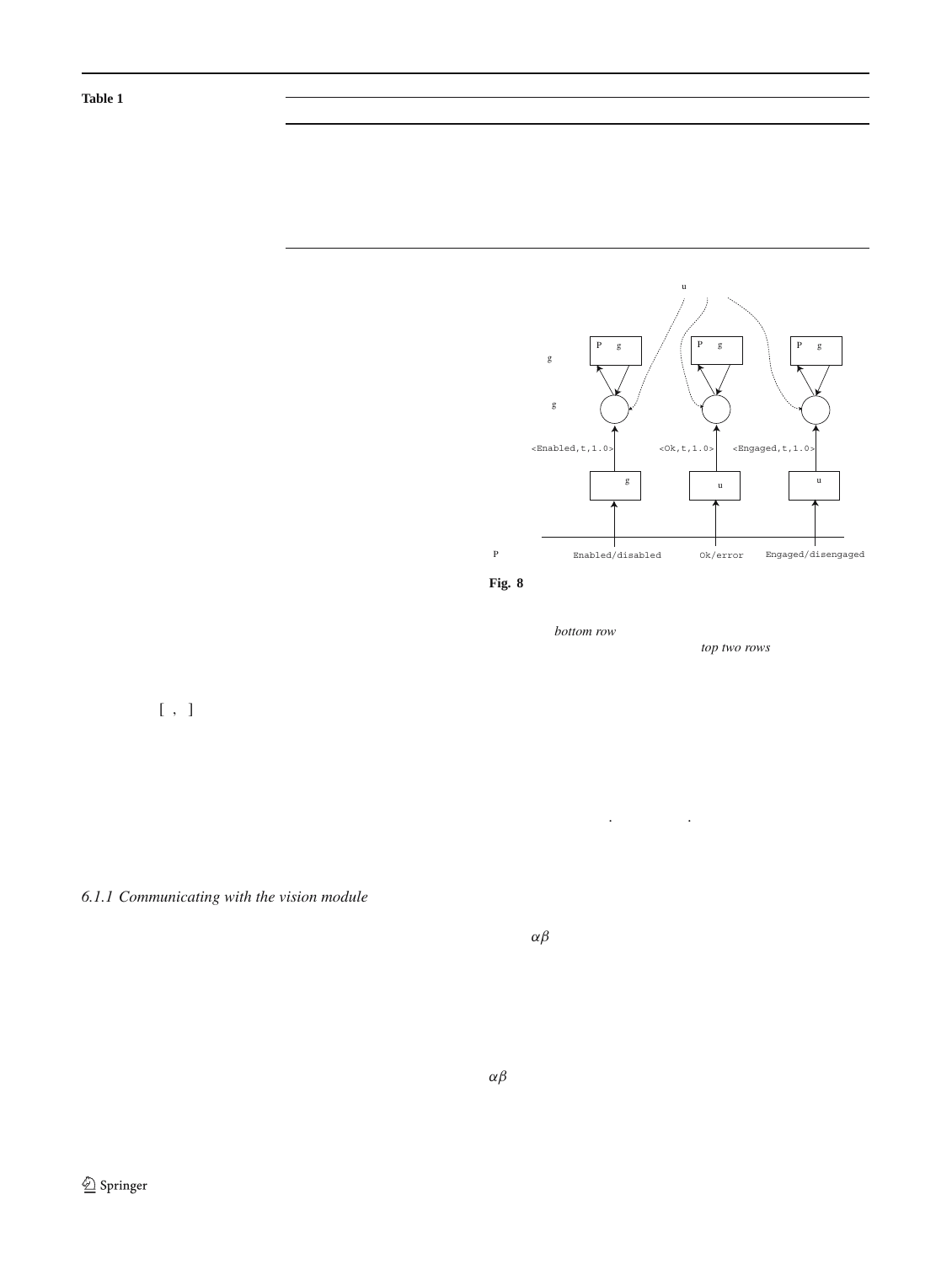

vision module is activated. The short range vision module uses the current pose of the satellite as estimated by the medium range module to initialize satellite tracking.

- A vision module that is currently tracking the target satellite should not be deactivated unless another vision module has successfully initiated target tracking.
- Avoid unnecessary hand-overs.

We describe the hand-over strategy between different vision modules in \$4. Figure 10 shows the operational status of the vision module during a typical satellite capture mission. Initially, the medium range vision module is tracking the target; however, as the robotic arm approaches the satellite and the distance to the satellite decreases below 2m, the short range module is activated. Once the short range vision module successfully locks onto the satellite and commences visual tracking, the medium range vision module is

<span id="page-8-0"></span>Fig. 9 The perception center is in charge of the vision system thatdeactivated to conserve energy. implements satellite identiÞcation, recognition, and tracking routines.

The deamon processes associated with the visual processing awakens when new vision readings become available and copy the new readings 1.3 Target pose estimation using multiple visual into the working memory. The vision readings are validated and smoothed using an $\alpha\beta$  tracker. A fuzzy logic based sensor fusion scheme

combines the readings when multiple vision conÞgurations are active combines the readings when malitiple vision compgurations are active to improve the quality of target pose estimates and to ensure<br>A passage-of-time behavior associated with the satellite pose informator improve the qualit tion implements a forgetting mechanism, which prevents the reactive mooth transition between different vision modules, we have system from using out-dated information implemented a fuzzy logic based sensor fusion scheme that

## *6.1.2 Visual processing handover*

combines pose estimates from active vision mod[ules](#page-19-29) [ The sensor fusion scheme takes into account target pose estimates along with their associated conÞdences and the operational ranges of the vision modules to compute a weigh-

In the Þnal stages of a successful satellite capture operation, et al. and the pose estimates from the active modules. the distance between the robotic arm and the target satellite urrently, it works only with short and medium range vision can vary anywhere from around 6D0 m. The perception cen-

ter is responsible for transitioning the visual tracking task from the medium to the short range module as the robotic The position**p** of the satellite is given by

arm approaches the target satellite and vice versa as it pu $\psi \equiv w \mathbf{p}_s + (1-w) \mathbf{p}_m$ , (1) back. The perception center uses the estimated distance of

the target satellite and the conÞdence values returned by til there  $0 \leq w \leq 1$  is the weight assigned to the short-range active vision conÞgurations to decide which vision module<sup>moduleOs estimate and which is determined by the fuzzy logic</sup> to activate/deactivate. based controller, and  $\mathbf{p}_m$  are the position estimates

The strategy for controlling the transition between medium or the short and medium range modules, respectively. Simiand short range vision modules is based on the followingarly, we combine the orientation estimates from the short and intuitions: medium range vision modules by expressing the orientation as quaternions and interpolating between them using

• Since the vision modules are designed to perform reliably only in their operational ranges, a vision module whose  $\mathbf{q} = (\mathbf{q}_s \mathbf{q}_m^{-1})$ estimate falls outside of its operational range should not be trusted.  $^{w}\mathbf{q}_{m}$ , (2) where**q***<sup>s</sup>* and**q***<sup>m</sup>* are the rotation estimates from the short

• When the estimates returned by the active vision module  $w$  is 0 the computed pose of the target is the medium range nears its operational limits, activate the more reliable estimate, whereas when is 1, it is the estimate returned vision module. The operational range of a vision module and medium range vision modules, respecti[vely](#page-19-29) [When

<span id="page-8-1"></span>and the estimated distance of the target satellite determines the suitability of the vision module. For example,  $\frac{3}{100}$  The long range vision module is used only initially to locate and identified the modium repeating the suitability of the vision module. For example,  $\frac$ when the medium range vision module is active and the kes over. At present, the long and medium range vision modules do target distance estimate is less than 2 m, the short ranget operate concurrently. the target is denoted, the medium range module. The target is identibed, the medium range module<br>mines the suitability of the vision module. For example, tify the target. Once the target is identibed, the medium range modu

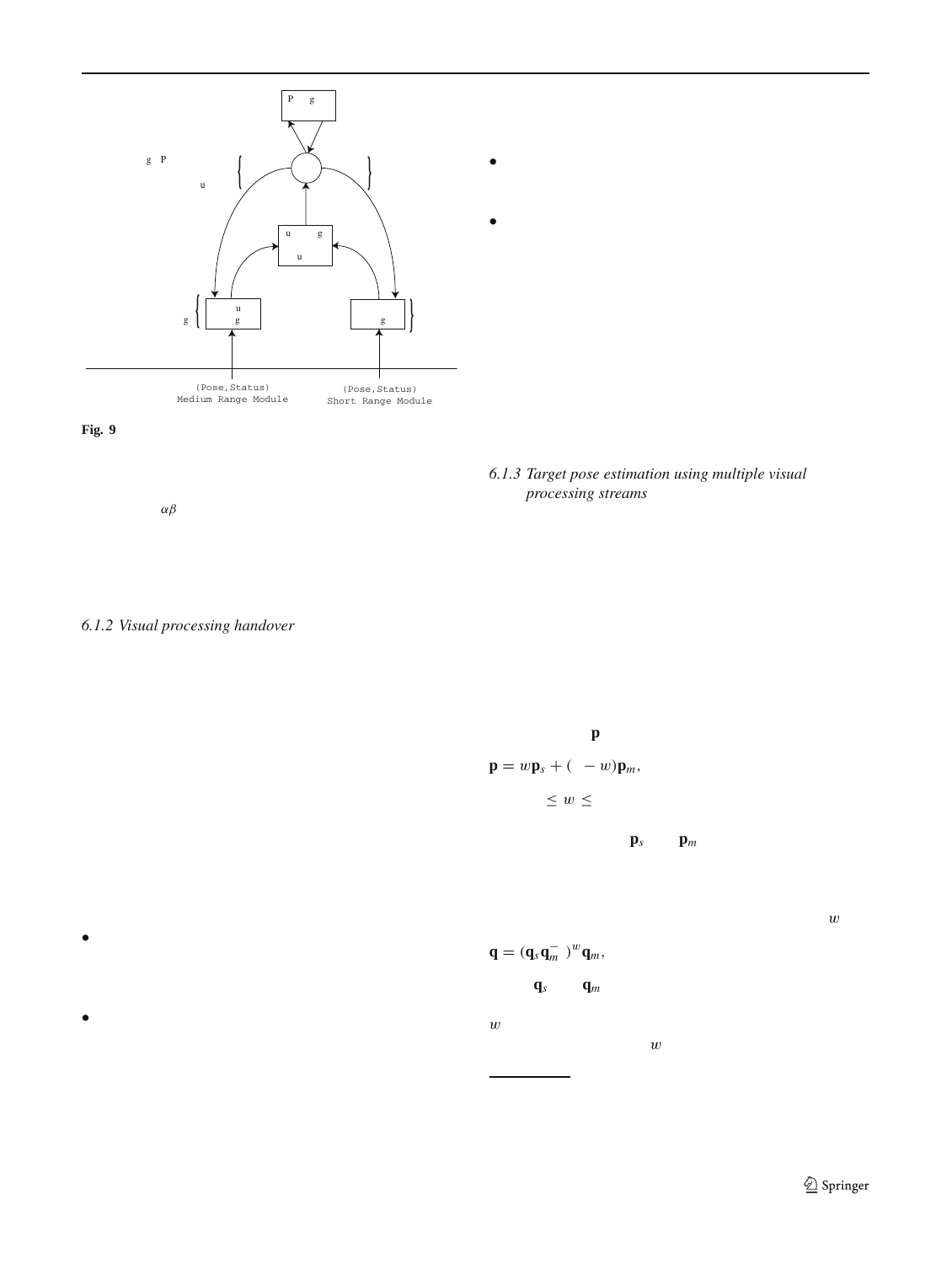<span id="page-9-0"></span>



by the short range module. The details of the sensor fusiofulPlled, the motivational variable begins to decrease asymp-module are provided in [34](#page-19-29)1. totically to zero<sup>4</sup>. A similar approach to action selection is

## 6.2 Behavior center

used by Tu 44 in her artibcial bsh and by Sha $\phi$  for his autonomous pedestrians. We model a*level-of-interest* to prevent one behavior from

The behavior center manages the reactive moduleÕs behaviod other behaviors while it inÞnitely pursues an unatral repertoire. This by no means a trivial task involves arbitra<sup>tainable</sup> goal \$]. A maximum cutoff time is speciÞed for tion among behaviors. The reactive module supports multipleach motivational variable and if, for whatever reason, the concurrent processes, and arbitrates between them so that pociated goal is not fulbiled within the prescribed cutoff the emergent behavior is the desired one. We have, howeme, the value of the motivational variable starts to decay ver, beneÞted from dividing the reactive module into thred<sup>o 0 (Fig[.11\)](#page-10-0).</sup> We also employ a Minsky/Ludlow [9] model components (perception, behavior, and memory), minimi<sup>of</sup> mutual inhibition to avoid behavior dither; a situation zing behavior-interaction across the components, thus sim<sup>y here</sup> the action selection keeps alternating between two plifying the management of behaviors. goals without ever satisfying either of them. Mutual inhi-

At each instant, the action selection mechanism choosestion is implemented by specifying a minimum duration for an appropriate high level behavior by taking into account<sup>which</sup> a behavior must remain active and by initially increathe current state of the world and the motivations. The cho<sup>sing the value of the associated motivation variable (F2).</sup> sen action then activates lower level supporting behaviors, as necessary. The current state of the world takes precedentellows: The values of the motivational variables are calculated as

over the motivations, i.e., the reactive module will follow the advice from the deliberative module only when the conditions are favorable. When no motivation is available from the deliberative module, the action selection mechanism simpl $y^{i}$ <sup>t</sup> chooses a behavior that is the most relevant, usually one that ensures the safety of the agent.

$$
\begin{cases}\n\max(0, m_{t-1} - d_a \Delta t \left(1 - d_b m_{t-1}^2\right)) \\
\text{when } t > t_c \text{ or the associated behavior} \\
\text{achieves its goal,} \\
\min\left(1, m_{t-1} + g_a \Delta t \left(e^{m_{t-1}^2} - g_b\right)\right) \\
\text{when the associated behavior is Prst initiated,}\n\end{cases}
$$

## *6.2.1 Motivational variables*

<span id="page-9-2"></span><span id="page-9-1"></span>where  $0 \leq g_a$ , $g_b$ , $d_a$ , $d_b \leq 1$  are the coef Dcients that control the rate of change in the motivational variables, which are set

The behavior controller maintains a set of internal menta<sup>empirically to 0.5, 0.99, 0.05, and 0.99, respecti[ve](#page-9-2)lyt is</sup> state variables, which encode the motivations of the robo<sup>the time step. The values of a motivational variable at time</sup> tic arm: (1) search, (2) monitor, (3) approach, (4) align, *t* and*t* − ∆*t* are*mt* and*mt*−1, respectively. The associated (5) contact, (6) depart, (7) park, (8) switch, (9) latch, (10) cutoff time is*tc*. The cutoff time for a particular motivation sensor, and (11) attitude control. The mental state variables

take on values between 0 and 1, and at each instant the action

selection mechanism selects the behavior associated with lhis is consistent with the Odrive reduction theoryÓ proposed by the motivational variable having the highest value. Priority Hull [\[22](#page-19-31)], whose central theme is that drive (motivation) is essential<br>the motivational variable having the highest value. Priority in order for a respecte occur among the different motivations resolves behavior selections for reduce (or satisfy) the most pressing drive. in order for a response to occur; furthermore, a response is chosen so

conßicts when multiple motivations have the same magnis <sub>In a more general setting the values of the coefÞcients can be chosen</sub> tudes. Once the goal associated with a motivational variable ion a per-motivation basis.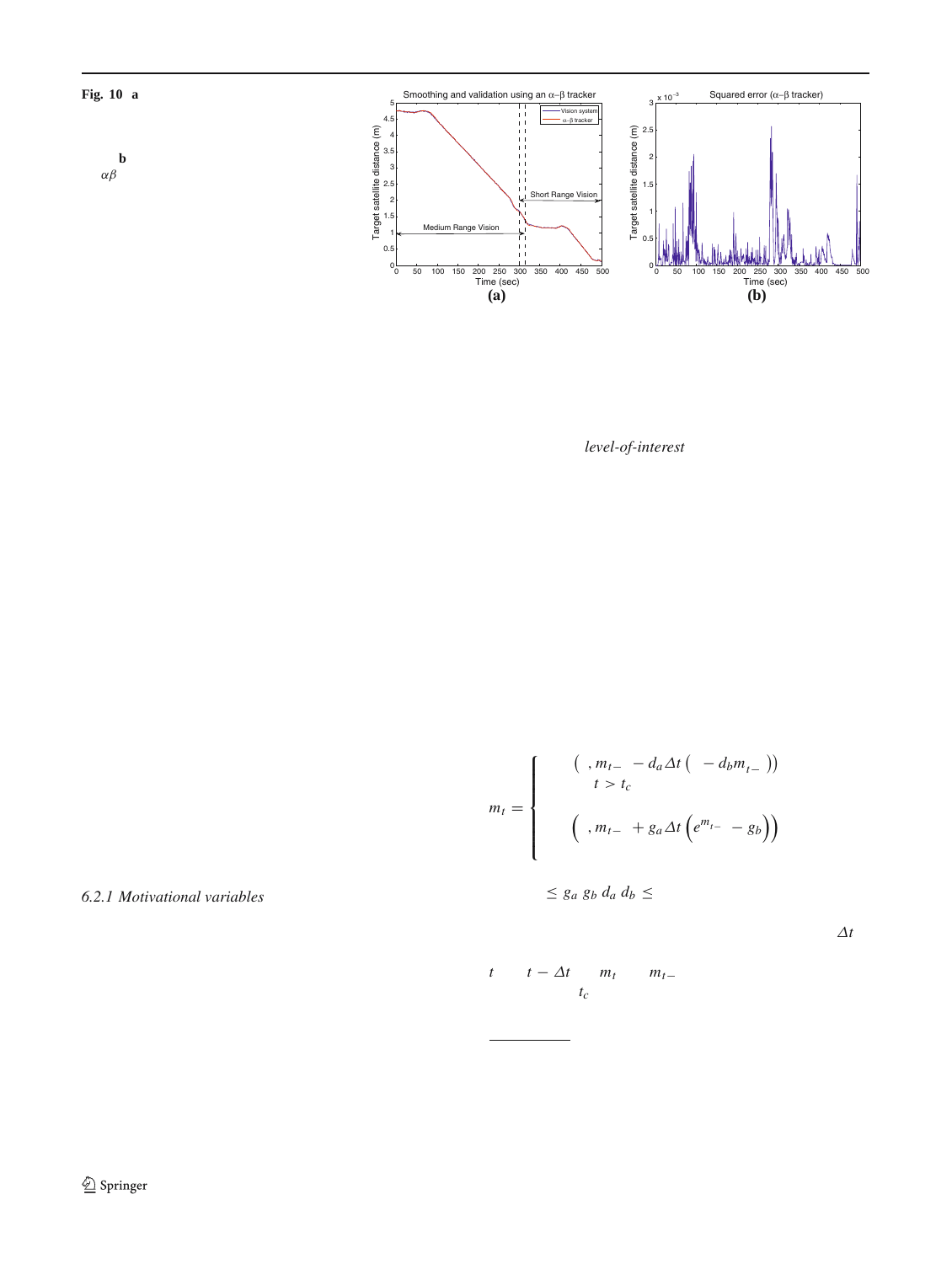

<span id="page-10-0"></span>The deliberative module sets the value of motivational variables*monitor* behavior, which has a higher priority than the *proach* behaprescribed time, the motivational variable *nitor* begins to decay to 0.

**Fig. 11** Priority among motivations and level-of-interest modeling. When the value of the*monitor* variable is less than that of the*approach tor* **a** and*capture* **b** to 1. The action selection mechanism selects the the *approach* behavior did not meet its objectives within the prescrivior. The *monitor* behavior fails to achieve its objectives within the the decay in the motivational variables is due to the level-of-interest variable, the*approach* behavior is activated. In this particular scenario, bed time and the*approach* variable decreases to zero. In either case, modeling

<span id="page-10-1"></span>

depends upon two factors: the motivation in question ando minimize the internal motivational variables by activawhether or not other motivational variables are greater than ding appropriate behaviors. The system operates at a dimini-

$$
t_c = \begin{cases} t_1 & \text{when other motivational variables, 0} \\ t_2 & \text{otherwise,} \end{cases}
$$

shed capacity when higher level modules are disabled. Built into the reactive module is a provision for overriding the action selection mechanism during a teleoperated mission; i.e., when the system is being controlled by an astronaut.

where  $0 > t_1 > t_2 > \infty$ .

The higher-level deliberative module suggests an actio6.3 Memory center to the reactive module by setting the relevant motivational

variable(s) to 1 or 0. Any parameters associated with the memory center manages the short-term memory of the suggested action are passed directly to the behavior linked tagent. It holds the relevant sensory information, motivations, the motivational variable. It is up to the reactive module tostate of the behavior controller, and the abstracted world state. decide whether or when to execute the suggested action byt each instant, it copies whatever new sensory information activating the associated behavior. Furthermore, the reactive available at the perception center, and it provides a convemodule is not responsible for communicating its decision onient way of handling perception delays. At any moment, status to the deliberative module. The plan execution anthe memory center has a time-delayed version of the sensory monitoring module determines whether or not the suggested formation, and it projects this information to the current action was ever executed or that it failed or succeeded throughstant. Thus, the behavior center need not wait for new senthe abstracted world state  $(Fi\alpha)$ . sory information; it can simply use the information stored

A consequence of the design proposed here is that the memory center, which is responsible for ensuring that the behavior-based reactive module is oblivious to the existhis information is valid.

tence of the deliberative and plan execution and monito-The memory center uses two behavior routines (per fearing modules. The sole agenda of the reactive module isure),*self-motion* and*passage-of-time*, to ensure the currency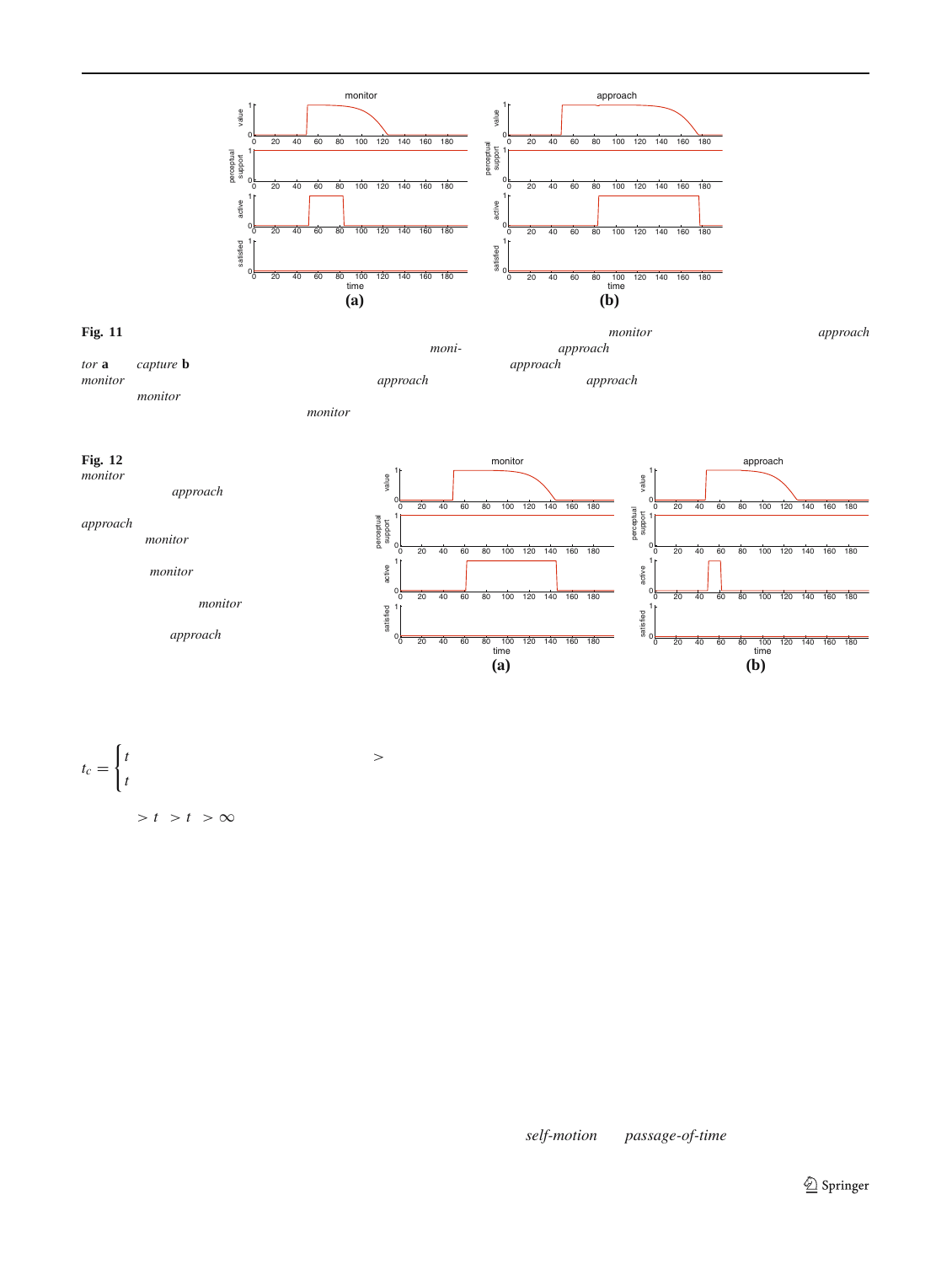time

0 50 100 150

0 50 100 150

approach

0 50 100 150

0 50 100 150

<span id="page-11-0"></span>

and coherence of the information. The robot sees its environment egocentrically. External objects change their position with respect to the agent as it moves. The *motion* behavior routine constantly updates the internal world representation to reßect the current position, heading, and speed of the robot.  $\overline{d}$ 

Confidence [0−1] Each perceptual feature is represented as a tuplee, Confidence *Timestamp, Confidence*) in the working memor*Walue* represents the present value of the feature *stamp* stores the time at which the feature was generated, and *fidence* ∈ [0, 1] is the current conÞdence value of the feature. In the absence of new readings from the perception center, the confdence in the world state should decrease with time (F4g. How the conÞdence in a particular feature decreases depen on the feature (e.g., the conÞdence in the position of a dynamic object decreases more rapidly than that of a static object) mation<sup>6</sup>

The ability to forget outdated sensory information is critical to the overall operation of the reactive module, providing a straightforward mechanism to prevent it or the deliberative module from operating upon inaccurate, or worse, incorrect information, and can be used to detect sensor failures. The conÞdence value for a perceptual feature tends to zerin the absence of fresh information from the relevant sensor. The lack of new information from a sensor can be construed as a malfunctioning sensor, particularly for sensors, such a the docking interface status sensor, that periodically send ney information to the perception center.

## *6.3.1 Abstracted world state (AWS)*



active satisfied active support value perceptual support

satisfied

 $\mathsf{C}$ 1

 $\mathsf{C}$ 1

ralue

 $\mathsf{C}$ 1

 $\mathbf{C}$ 1

**(a) (b)**



and the penalty associated with acting on the wrong inforFig. 14 The conÞdence in the satelliteÕs pose decreases in the absence of supporting evidence from the vision system

<span id="page-11-1"></span>

<span id="page-11-3"></span>

The reactive module requires detailed sensory information, ymbols takes into account the current state of the agent whereas the deliberative module employs abstract informa-

tion about the world. The memory center Þiters out unneabout the world. The memory senter Pricits out anne multi-valued representation of an underlying continuous<br>cessary details from the sensory information and generates the abstracted world state which expresses the world sym-

0 50 100 150

0 50 100 150

monitor

satisfied 0 50 100 150

0 50 <sub>time</sub> 100 150

time

0 1 active

0 1

0 1 perceptual support

value

0 1

bolically (Fig. [15\)](#page-11-3). The abstracted world state is a discrete, Discretization involves dividing a continuous variable into ranges of values and assigning the same discrete value to all

<span id="page-11-2"></span> $\overline{6}$  Decreasing conÞdence values over time is motivated by the decay values of the continuous variable that fall within a certain Location grow and control range over the constraint by the acception and ange. Discretization, however, is not without its problems. Peterson in 1959821. When the value of the continuous variable hovers about a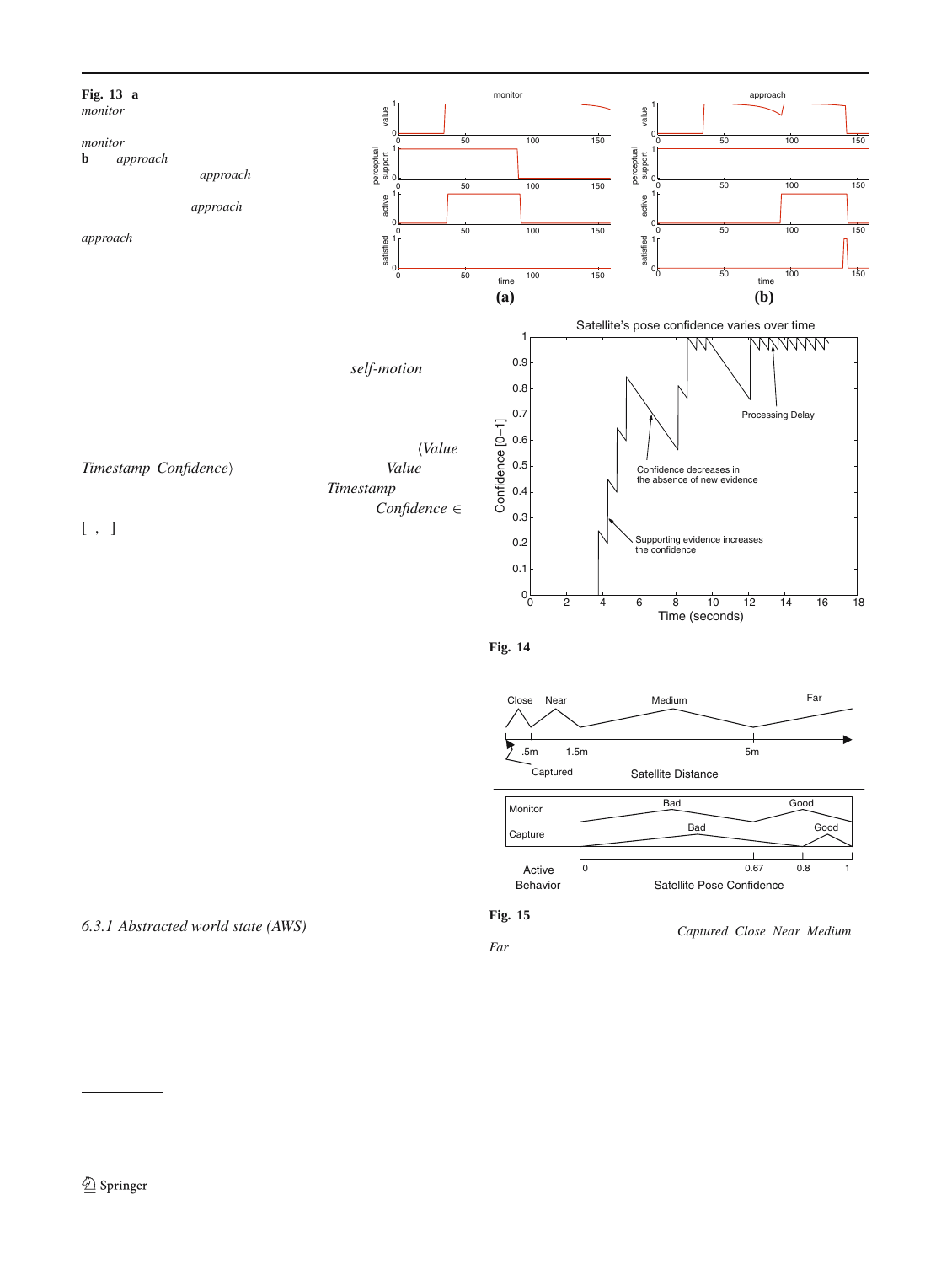discretization boundary, the discretized value can switch backhe value ofx is consistently 1. Similarly, the value of is and forth between adjacent discrete values, which can po<del>sa</del>vitched fromβ to  $\alpha$  when the value of stays at 0. a challenge for a process that relies on the stability of a dis-Using the above scheme, we convert continuous sensory crete variable. We address this problem by imitating hysteinformation, such as the estimated distance from the satellite resis during the discretization operation. We illustrate ourand the estimated speed of the satellite, as well as binary strategy in Fi[g.16a](#page-12-1), where variable resists a change from values, such as the status of the latch, to appropriate ßuents  $\alpha$  to  $\beta$  and vice-versa; thereby, avoiding alternating betweeɾhat comprise the abstracted world state. The list of ßuents is the two values when the value of *f* suctuates about 0.5. A provided in Table.

related approach is taken when converting binary (or discrete multi-valued) sensory information to binary (or multivalued) ßuents. Consider, for example, mapping a binary variable $x \in [0, 1]$  to  $y \in [\alpha, \beta]$ ,

$$
y = \begin{cases} \alpha & \text{if } x = 0 \\ \beta & \text{if } x = 1 \end{cases}.
$$

The value of*y* does not faithfully follow the value of*x*. Rather, the value of is only switched from to  $\beta$  when



<span id="page-12-1"></span>**Fig. 16** Emulating hysteresis during discretization is a discretization of *x* that takes values between 0 and 1 $\nu$  lis  $\alpha$  and the value of  $x > 0.5 + \Delta$ , *y* becomes β. Otherwise, if *y* is  $\beta$  and the value of  $x < 0.5 - \Delta$ , then *y* becomes  $x \in [0, 1]$  is mapped to  $y \in [\alpha, \beta]$ . The state $y = \alpha$  indicates that  $x = 0$  and  $y = \beta$  indicates that  $x = 1$ . The variabley resists changing its value from to  $\beta$  and vice-versa, which allows*y* to exhibit more stable behavior by ignoring spurious changes in*x*

**Table 2** The abstracted world state for the satellite servicing task

#### <span id="page-12-0"></span>**7 The deliberative module**

The deliberative module endows our agent with the ability to plan its actions, so that it can accomplish high-level tasks that are too difÞcult to carry out without Òthinking ahead.Ó To this end, the deliberative module maintains a set of planners, each with its own knowledge base and planning strategy. Generally, the world behaves much more predictably at higher levels of abstraction. Hence, each planner understands the world at an abstract level, which makes reasoning tractable, as opposed to ill-conceived attempts to formulate plans in the presence of myriad low-level details. The lowest level of abstraction for a particular planner is determined by the reactive module explicitly through the abstracted world state and implicitly through the behaviors that it implements. The latter constitute the basis (grounded actions) of the plans generated by the deliberative module. For any application, it is essential to choose the right level of abstraction (Table).

Symbolic logic provides the right level of abstraction for developing high level planners that elegantly express abstract ideas. We advocate using a high-level agent language, such as GOLOG<sup>[6]</sup>, to develop planners for the deliberative

<span id="page-12-2"></span>

| Fluents/arity | Values                  | Description                                                            |
|---------------|-------------------------|------------------------------------------------------------------------|
| fStatus/1     | On/off                  | Status of the servicer                                                 |
| fSatPosConf/1 | Yes/no                  | Conbdence in the estimated pose of the satellite                       |
| fSatPos/1     | Near/medium/far/contact | Distance from the satellite                                            |
| fSatSpeed/1   | Yes/no                  | Whether the satelliteOs relative speed is within the acceptable limits |
| fLatch/1      | Unarmed/armed           | Status of the latch (docking interface)                                |
| fSatCenter/1  | Yes/no                  | Whether the satellite is in the center of the beld of view             |
| fSatAlign/1   | Yes/no                  | Whether servicer is aligned with docking interface of the satellite    |
| fSensor/2     | Short/medium, on/off    | Current con puration of the vision system                              |
| fError/1      | Sensor/shadow/any/no    | Error status                                                           |
| fSatContact/1 | False/true              | Whether satellite is already docked                                    |
| fSatAttCtrl/1 | On/off                  | Whether or not the satelliteOs attitude control is active              |
| fSun/1        | Front/behind            | Location of the Sun relative to the servicer                           |
| fRange/1      | Near/far                | Distance from the satellite                                            |

The choice of ßuents describing the abstracted world state depends upon the target application

 $\mathcal{D}$  Springer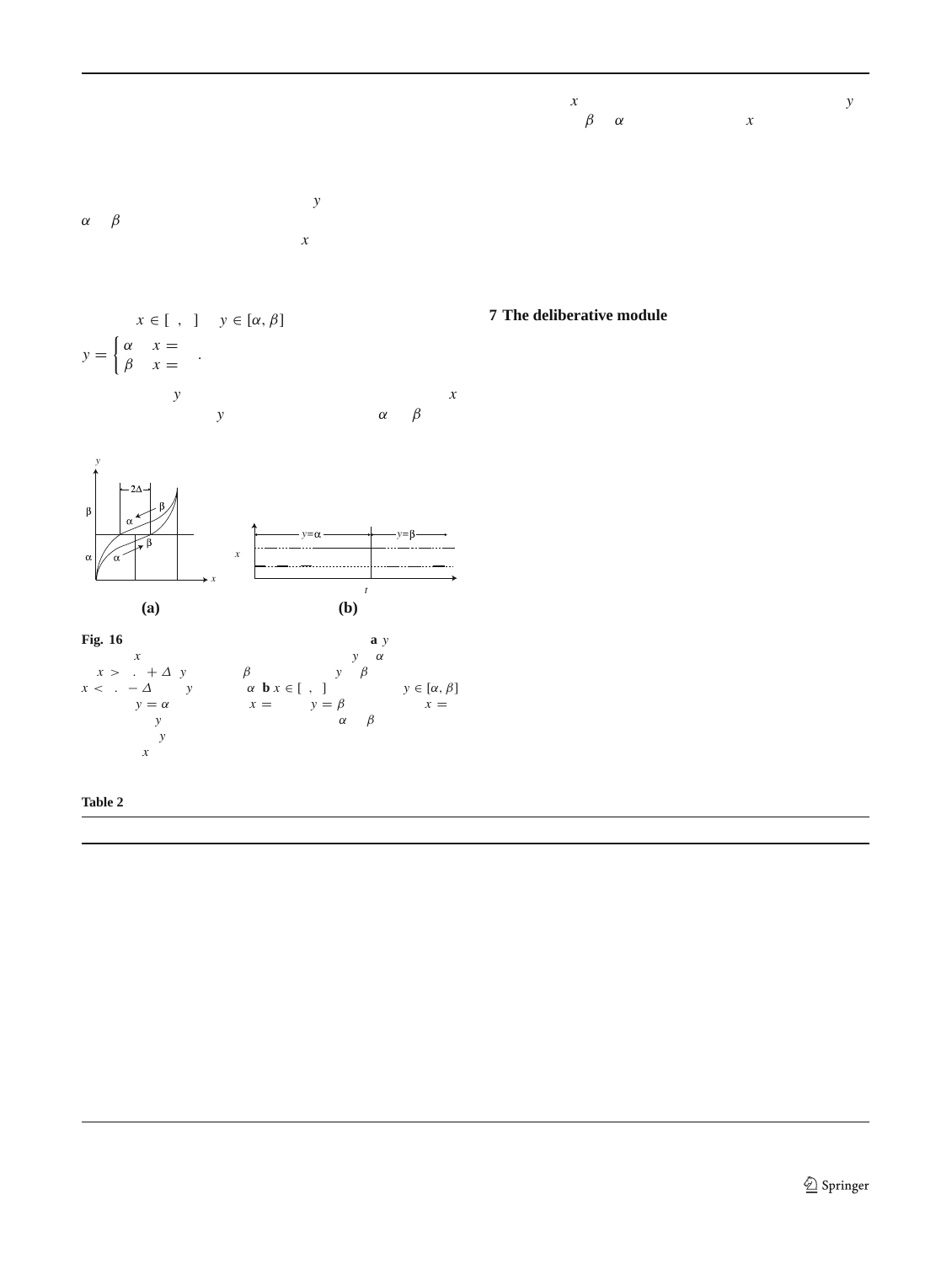<span id="page-13-0"></span>

| Actions/#args      | Arguments <sub>O</sub> values               | Description                                                                                                                                                                  |
|--------------------|---------------------------------------------|------------------------------------------------------------------------------------------------------------------------------------------------------------------------------|
| aTurnon/1          | On/off                                      | Turns on the servicer                                                                                                                                                        |
| aLatch/1           | Arm/disarm                                  | Enables/disables the latching mechanism                                                                                                                                      |
| aErrorHandle/1     |                                             | Informs the operator of an error condition                                                                                                                                   |
| aSensor/2          | Medium/near, On/off                         | Con <i>Paures</i> the vision system                                                                                                                                          |
| aSearch/1          | Medium/near                                 | Initiates medium/short visual search sequence                                                                                                                                |
| aMonitor/0         |                                             | Initiates monitor phase                                                                                                                                                      |
| aAlign/0           |                                             | Initiates align phase                                                                                                                                                        |
| aContact/0         |                                             | Moves in to make contact                                                                                                                                                     |
| aGo/3              | Park/medium/near, Park/medium/near, Vis/mem | Moves to a particular location using either current infor-<br>mation from the vision system (if vision system is working<br>satisfactorily) or relying upon the mental state |
| aSatAttCtrl/1      | Off/on                                      | Asks ground station to turn off the satellite attitude control                                                                                                               |
| aCorrectSatSpeed/0 |                                             | Informs the operator that the satellite is behaving erratically                                                                                                              |

**Table 3** Primitive actions available to the planner that creates plans to accomplish the goal of safely capturing the target satellite

module. Consequently, the deliberative module compriseand [4,](#page-13-1) respectively. The planners experience the world high-level, non-deterministic GOLOG programs whose exethrough the ßuents (AWS) listed in Table

cution produce the plans for accomplishing the task at hand. On receiving a request from the plan execution and moni-GOLOG is a logic programming language for dynamictoring module, the deliberative module selects an appropriate domains with built-in primitives (Buents) to maintain an planner, updates the plannerOs world model using the abstracexplicit representation of the modeled world, on the basised world state, and activates the planner. The planner comof user supplied domain knowledge. The domain knowledgoutes a plan, which is a sequence of zero (when the planner consists of what actions an agent can perform (primitivecannot come up with a plan) or more actions, to the delibeaction predicates), when these actions are valid (preconditionative module, which then forwards it to the plan execution predicates), and how these actions affect the world (succeand monitoring module. Each action of an executable plan sor state predicates). GOLOG provides high level constructs ontains execution instructions, such as which motivational such as if-then-else and non-deterministic choice, to specifyariables to use, and speciÞes its preconditions and postconcomplex procedures that model an agent and its envirorditions.

ment. A GOLOG program can reason about the state of the

world and consider various possible courses of action before 1 Scene interpretation

committing to a particular choice, in effect performing deli-

beration. The GOLOG language has been shown to be wetthe cognitive vision system monitors the progress of the suited to applications in high-level control of robotic sys-current task by examining the AWS, which is maintained tems, industrial processes, software agents, etc. An advanta@ereal-time by the perception and memory module. Upon of GOLOG over traditional programming languages like C encountering an undesirable situation, the reasoning module is that programs can be written at a much higher level ofries to explain it by constructing an interpretation. If the abstraction. GOLOG is based on a formal theory of actioneasoning module successfully Þnds a suitable interpretation, speciÞed in an extended version of the situation calc $6\%$ s [ so GOLOG programs can be veriÞed using theorem proving it suggests appropriate corrective steps; otherwise, it suggests

<span id="page-13-1"></span>techniques. A prototype GOLOG interpreter for SWI-Prolog **Table 4** Primitive actions available to the planner that constructs abs-[\[1](#page-19-35)] is presented in [4]. We treat GOLOG programs as plan- tract, high-level interpretations of the scene by explaining how the AWS ners; hence, in the remainder of this paper we will use the evolving

term planner and GOLOG program interchangeably. The symbolic reasoning module comprises twecia*list* planners. Planner A is responsible for generating plans and aBadCamera/0 Camera failure to achieve the goal of capturing the target satellite. Plan<sup>2</sup>SelfShadow/0 ner B attempts to explain the changes in abstracted worla<sup>Glare/0</sup> state. It effectively produces high level explanations of what Sun/1 might have happened in the scene (workspace). The primitiv<sup>aRange/1</sup> actions avail[abl](#page-13-0)e to the two planners are listed in Tables Actions/#args ArgumentsÕ values Description Self-shadowing phenomenon Solar glare phenomenon Front/behind The relative position of the Sun Near/medium Distance from the satellite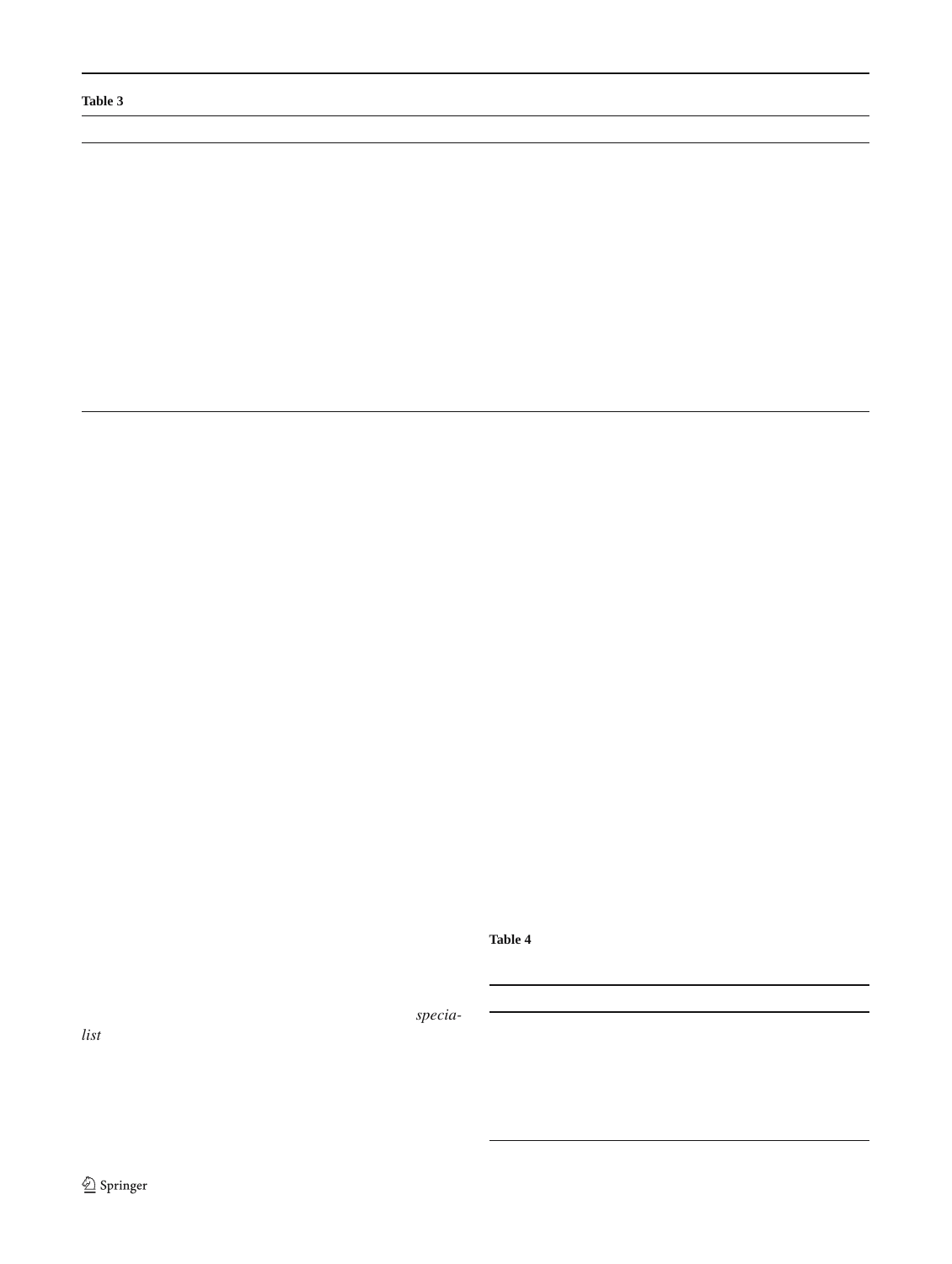the default procedure for handling anomalous situations. The managed. Therefore, our framework appears to be useful for default error handling procedure for our application, like all vision-based robotic systems for AR&D. space missions, is to safely abort the mission, i.e., to bring

the robotic manipulator to its rest position while avoiding 7.2 Cooperation between active planners collisions with the target satellite. The procedure for Þnding

explanations is as follows:

The planners cooperate to achieve the goalÑsafely capturing the satellite. The two planners interact through a plan

activated when the plan execution and monitoring module

state to the current ÒbadÓ world state. Next, it determines the most likely cause for the current fault by considering each plan in turn. After identifying the cause, Planner B suggests corrections. In the current prototype. Possible corrections consist of Òabort mission,Ó Òretry immediately,Ó and Òretry after a random interval of timeÓ (the task is aborted if the total time exceeds the maximum allowed time). Finally, after

- 1: Construct plans that account for the current error condiexecution and monitoring unit to avoid undesirable interactions by using the knowledge encoded within the errortions. Upon receiving a new Òsatellite capture taskÓ from the model. ground station, the plan execution and monitoring module
- 2: Sort these plans in ascending order according to theiactivates Planner A, which generates a plan that transforms length. (We disregard the default plan, which usually hashe current state of the world to the goal stateÑa state where a length of 1.) the satellite is secured. Planner B, on the other hand, is only
- 3: **for all** Plans**do**
- 4: Simulate plan execution; this consists of querying thedetects a problem, such as a sensor failure. Planner B geneperception and memory unit or asking the operator. rates all plans that will transform the last known ÒgoodÓ world
- 5: **if** The execution is successfullen
- 6: The current plan is the most likely explanation.
- 7: Break
- 8: **end if**
- 9: **end for**
- 10: **if** No explanation is foundhen
- 11: The default plan is the most likely explanation.
- 12: **end if**
- 13: Generate a solution based on the current explanation; th(Table[s5,](#page-14-1) [6\)](#page-15-0). requires another round of reasoning. the successful handling of the situation, Planner A resumes
- 14: **if** The solution corrects the problethen
- 15: Continue doing the current task.

# 16: **else**

17: Abort the current task and request user assistance. 18: **end if**

## <span id="page-14-0"></span>**8 Plan execution and monitoring module**

The Plan Execution and Monitoring (PEM) module interfaces the deliberative and reactive modules. It initiates the planning activity in the deliberative module when the user has

A fundamental limitation of the proposed scene interpre<sub>Tequested the agent to perform some task, when the current</sub> tation strategy is that it requires a detailed error modelÑi.e., plan execution has failed, when the reactive module is stuck, a knowledge base of what might go wrong and howÑand or when it encounters a non-grounded action that requires for a general scene it might be infeasible to acquire thisurther elaboration. The execution is controlled through preknowledge. Space missions, however, can beneÞt from the nditions and postconditions speciÞed by the planÕs actions. approach, since they are usually studied in detail for month $\pi_{Oget}$ her, these conditions encode plan execution control and sometimes, years by a team of engineers and sciernowledge. At each instant, active actions that have either tists who run through all the foreseeable scenarios. Indee $\phi$ et or failed their postconditions are deactivated, then unon-orbit missions are carefully planned and highly scripte $d$ executed actions whose preconditions are satisÞed are activaactivities. Furthermore, they generally take place *inlut*tered environments, so the number of possible events can bonstitute the plan execution control knowledge. ted (Fig[.17\)](#page-15-1). Together the preconditions and postconditions

**Table 5** A linear plan generated by the GOLOG program to capture the target

<span id="page-14-1"></span>*Starting world state:*

fStatus(off)∧ fLatch(unarmed)∧ fSensor(all,off)∧ fSatPos(medium)∧ fSatPosConf(no)∧ fSatCenter(no)

∧ fAlign(no) ∧ fSatAttCtrl(on)∧ fSatContact(no)∧ fSatSpeed(yes)∧ fError(no)

*Execution result:*

aTurnon(on)→ aSensor(medium,on+> aSearch(medium+> aMonitor-> aGo(medium,near,vis+> aSensor(short,on)→ aSensor(medium,off)→ aAlign → aLatch(arm)→ aSatAttCtrl(off)→ aContact

The GOLOG program is provided [in \[](#page-19-29)8]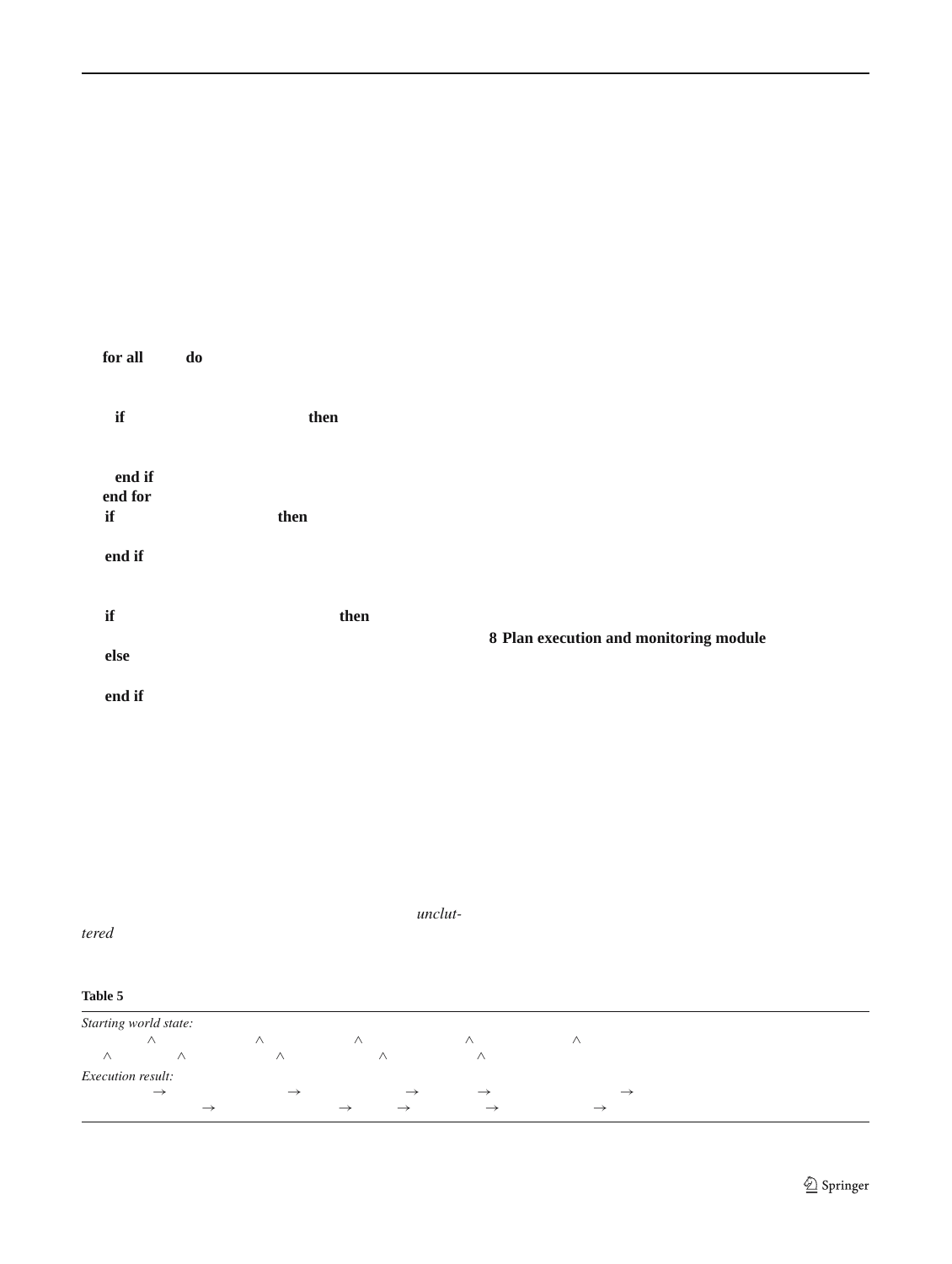<span id="page-15-0"></span>

<span id="page-15-1"></span>

<span id="page-15-2"></span>action as a linear plan

execution/postcondition-check loop, wherein it activates the currentrig. 18 PEM module executing linear, conditional, and hierarchical actionÕs execution code until the postconditions either succeed or fallans

Upon success, it proceeds to the next action

The PEM module can handle linear, conditional, and hie-2. rarchical plans; thereby, facilitating theiding autonomy capability of the overall controller (Fig.8). Plans constructed by the deliberative module have a linear structure. Every. action of the plan is directly executable on the reactive module, and each action must succeed for the plan to achieve else if Current action is Ònon-groundedÓ (i.e., it requires its objectives. Scripts uploaded by human operators usually have a conditional/hierarchical structure. For conditional<sub>6</sub>. plans, it is not sufÞcient to execute each action in turn, rather the outcome of an action determines which of the remaining 7: **else** actions to execute next. On the other hand, in hierarchical. plans some actions acts as macros that represent other plansend if that have to be computed at runtime. The plan execution and monitoring module handles linear, conditional, and hierarchical plans through the following*plan linearization* process (Fig. [18\)](#page-15-2):

Send to the reactive module.

- 3: **else if** Current action is ÒconditionalÓ (e.g., a sensing action, etc.)**then**
	- Evaluate condition and pick the next action based on the outcome.

further elaboration)hen

Perform elaboration and replace the hierarchical action with the outcome (plan stitching).

Unknown action type. Plan execution failure.

The PEM module can execute multiple actions concurrently; however, it assumes that the plan execution control knowledge for these plans will prevent race conditions, dead-

1: **if** Current action is OgroundedO (i.e., directly executablecks, and any undesirable side affects of concurrent execuon the reactive modulahen tion.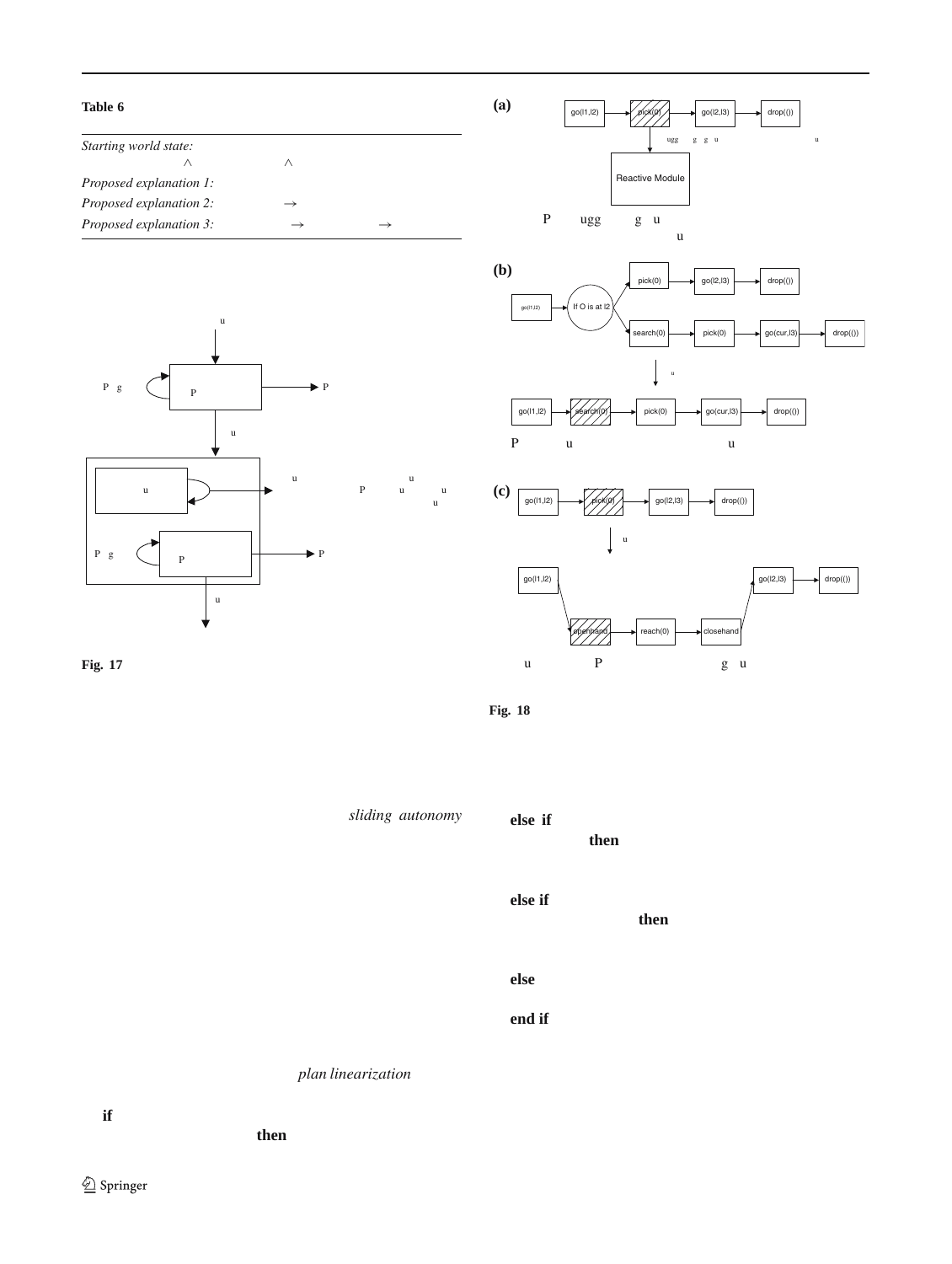#### 8.1 Plan execution control knowledge

vision module to conserve power once the medium range system is fully initialized and reliably tracking the satellite.

The PEM relies upon execution control knowledge to pro-Next, the robotic is arm tries to match the satelliteÖs linear perly execute a plan. Execution control knowledge is deÞnednd angular velocities, a procedure knownsasion keeover the abstracted world state, and it consists of conditionsing. Then, short-range vision processing is initiated, and a that must hold before, during, or after an action (or a plan)message is sent to the ground station to turn off the satel-Some of these conditions span the entire plan while otherote attitude control system. The robotic arm should not are action-dependent. Together these conditions answer tbapture a satellite whose attitude control system is functiofollowing questions that are vital for the correct executionning, as that might destroy the satellite, the robotic arm, or of a plan: both. When the attitude control system is inactive, the satel-

- Plan validity (a plan might become irrelevant due to someelying upon the short-range vision system. Upon receiving occurrence in the world). lite begins to drift; however, the robotic arm follows it by
- Action execution start time.
	- Now.
	- Later.
	- Never; the plan has failed.
- Action execution stop time.
	- Now; the action has either successfully completed owision system failure and/or hardware failures. The cognitive failed.
	- Later; the action is progressing satisfactorily.

a conÞrmation from the ground station that the satelliteÕs attitude control system is off, the robotic arm moves in to make contact.

We performed 800 test runs in the simulated environment and over 25 test runs on the physical robots. For each run, we randomly created error conditions (see T[ab](#page-17-1)leuch as a

vision controller gracefully handled all of them and met its requirements; i.e., safely capturing the satellite using visionbased sensing (Fig. shows example sensed images) while

For our application, the plan execution control knowledgehandling anomalous situations. The controller never jeoparis readily available in the form of precondition action axiomsdized its own safety nor that of the target satellite. In most and successor state axioms. cases, it was able to guide the vision system to re-acquire

the satellite by identifying the cause and initiating a suitable search pattern. In situations where it could not resolve the error, it safely parked the manipulator and informed the ground station of its failure.

#### <span id="page-16-0"></span>**9 Results**

We have developed and tested the CoCo AR&D system in Figure [19](#page-17-2) shows a satellite capture sequence in the lab, a simulated virtual environment, as well as in a physical labwhere the servicer was able to capture the satellite without environment at MDA Space Missions, Ltd., that faithfully incident.

reproduces on-orbit movements and the illumination condi- During the capture sequence shown in Eig.we simulations of the space environmentÑstrong light source, veryted a vision system failure. The servicer gracefully handled little ambient light, and harsh shadows. The physical setuthe error by relying upon its cognitive abilities and successconsisted of the MD Robotics, Ltd., proprietary OReuseableully captured the satellite. When there is an error, such as Space Vehicle Payload Handling Simulator, O comprising twa vision system failure, the reactive system responds imme-Fanuc robotic manipulators and the associated control sofdiately and tries to increase its separation from the satellite. ware. One robot with the camera stereo pair mounted on its the absence any new perceptual information, the system end effector acts as the servicer. The other robot carries relies upon its time-aware and context-sensitive mental state. grapple-Þxture-equipped satellite mock-up and synthesizedeanwhile, the deliberation module is using its knowledge realistic satellite motion. base to explain the error and suggest a recovery.

The capture procedure is initiated by a single high-level Figur[e21](#page-18-0) shows a simulated satellite rendezvous sequecommand from the ground station. Upon receiving the comnce. Upon receiving *dock* command from the ground stamand, the system initializes the long-range vision moduldion, the servicer initiates a visual search behavior, which to commence a visual search procedure. Once the satellipeints the cameras towards the incoming satellite [\(Fi](#page-18-0)g,b). is found, and its identity conÞrmed, the system guides th**©**nce the satelliteÖs identity is conÞrmed, the servicer begins robotic arm to move closer to the satellite. The performanceo approach it (Fig21c). Initially, the servicer only has inforof the long-range vision module deteriorates as the separanation about the position of the satellite; however, as it tion between the robotic arm and the satellite decreases dapproaches the satellite, it activates the medium vision to the fact that the cameras are mounted on top of the endhodule. The medium range vision processing estimates effector. In response, the cognitive vision system turns on ththe orientation of the satellite. The servicer aligns itself with medium range vision module and it turns off the long-range he grapple Þxture of the satellite, following an arc around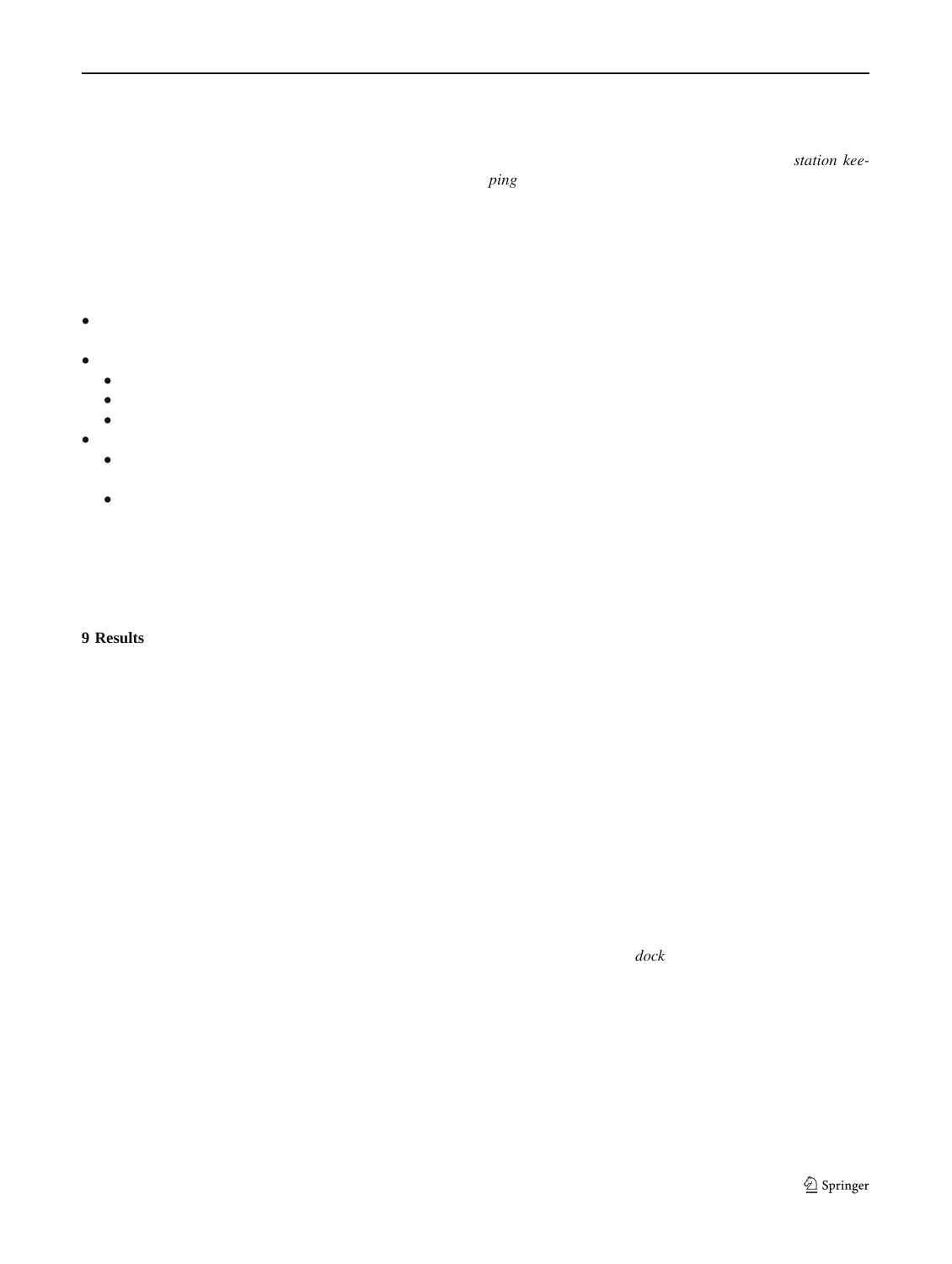<span id="page-17-1"></span>**Table 7** CoCo handled these error conditions that were randomly generated during various test runs

Vision system errors **Hardware errors Hardware errors** 

Failed transition between vision modules

Camera failure Grapple Discover and Camera failure Communication of the Grapple Discover and Grapple Discover and Grapple Discover and Grapple Discover and Grapple Discover and Grapple Discover and Grapple Discover and Gra Self shadowing **Self shadowing**  $\sim$  3.5 and 3.5 and 3.5 and 3.5 and 3.6 and 3.6 and 3.6 and 3.7 and 3.7 and 3.7 and 3.7 and 3.7 and 3.7 and 3.7 and 3.7 and 3.7 and 3.7 and 3.7 and 3.7 and 3.7 and 3.7 and 3.7 and 3.7 and 3 Solar glare SatelliteÕs attitude control error

<span id="page-17-2"></span>**Fig. 19** The servicer robot captures the satellite using vision in harsh lighting conditions like those in orbit

<span id="page-17-3"></span>**Fig. 20** Despite a simulated vision system failure, the servicer robot captures the satellite using vision by making use of its cognitive abilities. On the*right of each frame*, we show the view from the simulation environment that runs the controller code. The simulation environment communicates with the physical robots over the network. Here, the wireframe represents the position of the satellite as estimated by the robotic arm. The 3D model of the satellite represents the actual position of the satellite according to the sensors on the Fanuc robot arm. The*gray cylinder* represents the position of the chaser robot end-effector according to the telemetery information. Note that the estimated position is maintained in the absence new perceptual information (Frames 3 and 4). A vision failure was induced by shutting off the ambient light



(Frame 1) Recieved a*upture* command. (Frame 2) Tart acquired (Frame 3) Approachintanet. (Frame 4)Vision system fails (Frame 5) Safety manuever: departure. (Frame 6) Target re-aquired. t, (Frame 7) Approachintarget. (Frame 8) Aligning with the docking interface. (Frame 9) Station keepin example and the state of the HT (Frame 10) Moving in to make contact.

<span id="page-17-0"></span>

(Frame 11) Accounting for satellite drift. (Frame 12) Subcessful contact

the satellite to avoid the delicate solar panels (EigHDf). The servicer initiates stationkeeping, where it matches **10 Conclusion**

the position and orientation of the satellite (Figig). At this stage, the servicerOs view is limited to the grapple Þxepplications of vision will require more than just image anature mounted on the satellite, as the cameras are mountedis. They will also need a high-level AI component to guide on the docking mechanism of the servicer. Therefore, thehe vision system in a deliberate, task-appropriate manner, servicer activates the short range vision module. Finally, ito diagnose sensing problems, and to take corrective actions. moves towards the satellite to make contact and capture Tthe AI system must rely on a low-level reactive component (Fig. [21h](#page-18-0)). Like the earliest machine vision system<sup>31</sup>, [36], future responsible for sensorimotor control.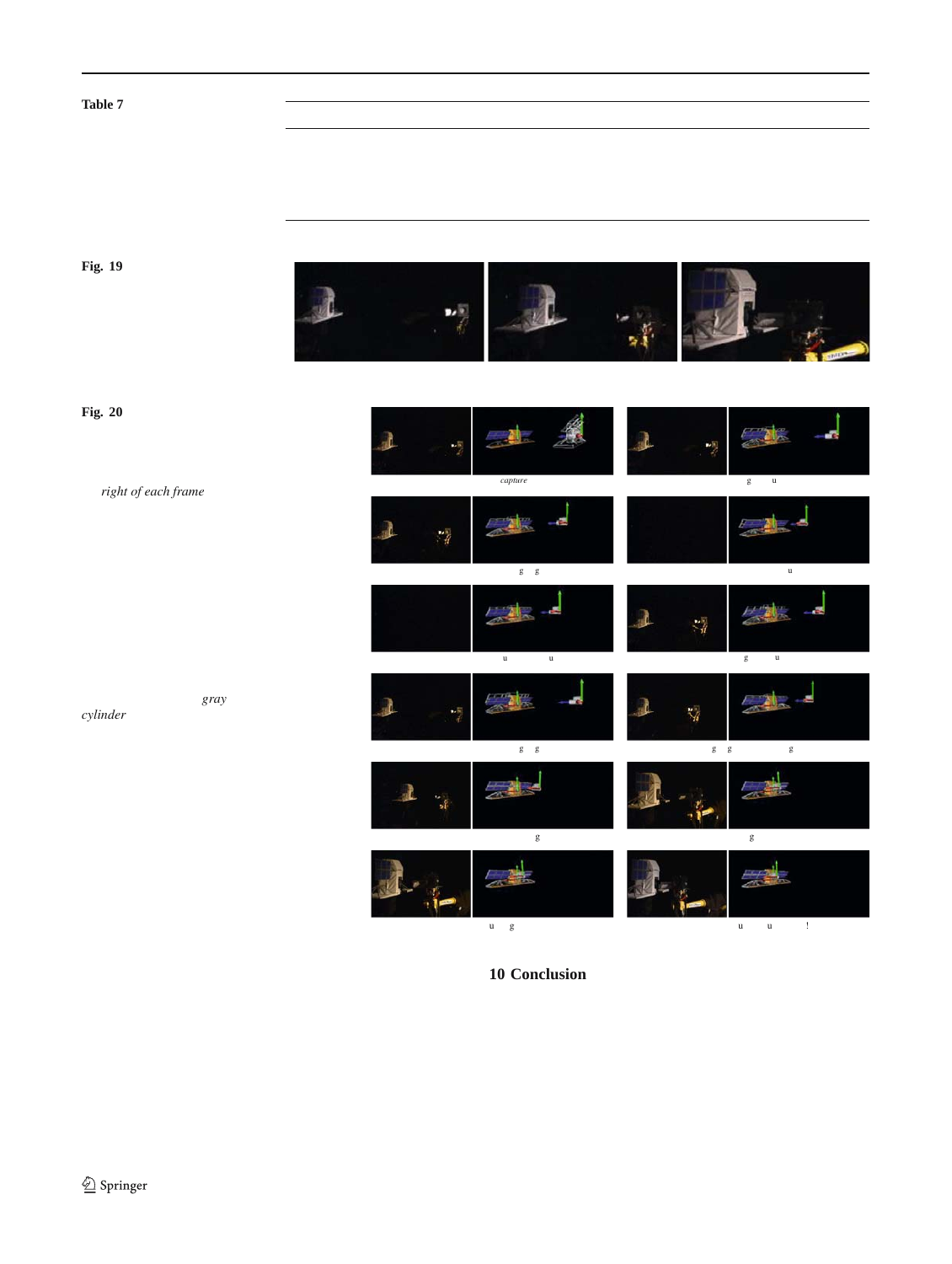<span id="page-18-0"></span>**Fig. 21** Satellite rendezvous simulation









**(a)** Searching for the taget. **(b)** Target identibed; Long range vision.



**(c)** Moving towards the taget. **(d)** Ali gning with the docking interface while avoiding the solar panels.



(e) Ali gning with the docking interface. **(f)** Ali gning with the docking interface.





**(g)** Making contact. **(h)** Target captured.

We have demonstrated such a system in the domain chivironment that emulates the relevant real-world conditions, space robotics, speciÞcally in the context of on-orbit satellitevhen prompted by a single high-level command our system autonomous rendezvous and docking. Our practical visionsuccessfully captured the target satellite while dealing with based robotic system interfaces object recognition and anomalous situations.

tracking with classical, logic-based AI through a behaviorbased perception and memory unit. Using its reactive sensecknowledgments The authors acknowledge the valuable technical rimotor and deliberative reasoning abilities, it successfully contributions of P. Jasiobedzki, R. Gillett, H.K. Ng, S. Greene, J. Richperforms the complex task of autonomously capturing a freeming, in Secondary, and in the main the neutries model orbiting satellite in harsh illumination conditions. In most of Associates. We thank L. Gregoris for motivation, encouragement, and our simulation tests as well as in a commercial robotic lab<sup>support.</sup> mond, M. Greenspan, M. Liu, and A. Chan. This work was funded by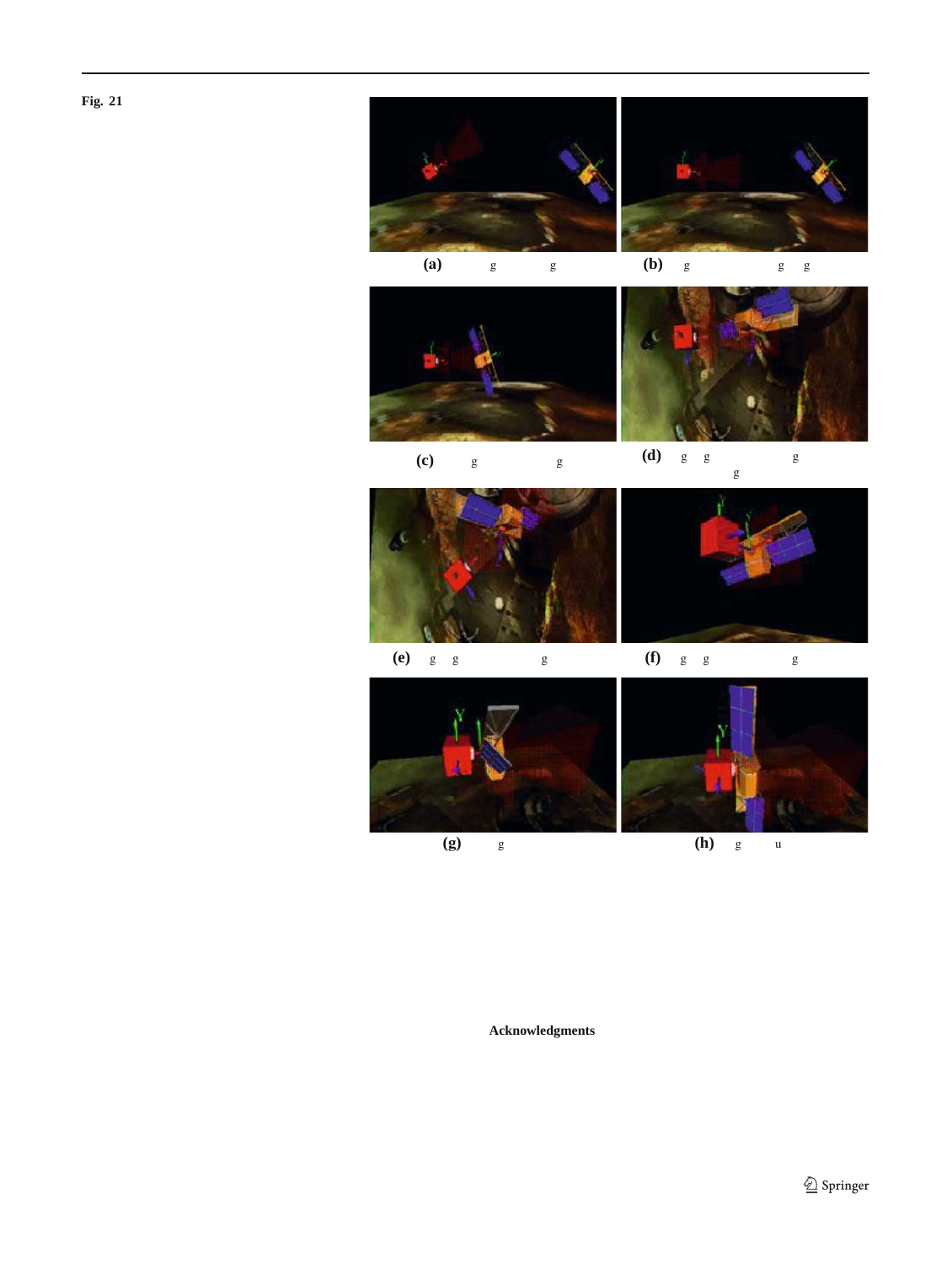#### **References**

- <span id="page-19-35"></span>1. Swi-prolog. http://www.swi-prolog.org/
- <span id="page-19-11"></span>2. Agre, P., Chapman, D.: Pengi: an implementation of a theory of activity. In: Proceedings of American Association of ArtiÞcial Intelligence, San Mateo, CA. Morgan Kaufmann (1987)
- <span id="page-19-17"></span>3. Arens, M., Nagel, H.H.: Behavioral knowledge representation for the understanding and creation of video sequences. In: Gunther20. Howarth, R.J., Buxton, H.: Conceptual descriptions from monito-A., Kruse, R., Neumann, B. (eds), Proceedings of the 26th German Conference on ArtiÞcial Intelligence (KI-2003), pp. 149Ð 163, Hamburg, Germany (15Ð18 September 2003)
- <span id="page-19-19"></span>4. Arens, M., Ottlik, A., Nagel, H.-H.: Natural language texts for a cognitive vision system. In: van Harmelen, F. (ed), Proceedings of 22. Hull, C.: Principles of behavior. AppletonÐCenturyÐCrofts, New the 15th European Conference on ArtiÞcial Intelligence (ECAI-2002), pp. 455Đ459, Amsterdam, The Netherlands. IOS Pres $$3.$  Jasiobedzki, P., Greenspan, M., Roth, G.: Pose determination and (21Ð26 July 2002)
- <span id="page-19-9"></span>5. Arkin, R.C.: AuRA: a hybrid reactive/hierarchical robot architecture. In: Proceedings of the IEEE International Conference on Robotics and Automation, Workshop on Architecture for Intelligent Control Systems, 1992
- <span id="page-19-21"></span>6. Arkin, R.C., Riseman, E.M., Hanson, A.R.: ArRA: An architecture for vision-based robot navigation. In: Proceedings of the DARPA Image Understanding Workshop, Los Angeles, CA (1987)
- <span id="page-19-8"></span>7. Arkin, R.C., Fujita, M., Takagi, T., Hasegawa, R.: Ethological 25. Jenkin, M., Bains, N., Bruce, J., Campbell, T., Down, B., modeling and architecture for an entertainment robot. In: Proceedings of the 2001 IEEE International Conference on Robotics and Automation (ICRA 2001), pp. 453Ð458, Seoul, South Korea. IEEE, (2001)
- <span id="page-19-22"></span>8. Blumberg, B.M.: Action selection in hamsterdam: lessons from ethology. In: Proceedings of the third International Conference on 26. LespŽrance, Y., Reiter, R., Lin, F., Scherl, R.: GOLOG: a logic the Simulation of Adaptive Behaviour, Brighton. The MIT Press, Cambridge (1994)
- <span id="page-19-7"></span>9. Brooks, R.A.: A layered intelligent control system for a mobile 27. Liu, M., Jasiobedzki, P.: Behaviour based visual servo controller robot. In: Faugeras, O.D., Giralt, G. (eds.) Robotics Research, The Third International Symposium. MIT press, (1986)
- <span id="page-19-4"></span>10. Brookshire, J., Singh, S., Simmons, R.: Preliminary results in sliding autonomy for assembly by coordinated teams. In: Procee-28. Middleton, R., Waltz, D., Schrock, S. (eds.) Satellite Servidings IEEE/RSJ International Conference on Intelligent Robots and Systems (IROS 2004), pp. 706Ð711 (2004)
- <span id="page-19-14"></span>11. Burgard, W., Cremers, A.B., Fox, D., Hahnel, D., Lakemeyer, G., 29. Minsky, M.: The Society of Mind. Simon and Schuster, Inc., Schulz, D., Steiner, W., Thrun, S.: Experiences with an interactive museum tour-guide robot. Artif. Intell.**114**(1Ð2), 3Ð55 (1999)
- <span id="page-19-10"></span>12. Connell, J.: SSS: A hybrid architecture applied to robot navigation. In: Proceedings of the IEEE International Conference on Robotics 31. and Automation (1992)
- <span id="page-19-1"></span>13. Davinic, N., Arkus, A., Chappie, S., Greenberg, J.: Cost-beneÞt 32. Peterson, L.R., Peterson, M.J.: Short-term retention of individiual analysis of on-orbit satellite servicing. J. Reducing Space Mission Cost**1**(1), 27Ð52 (1988)
- <span id="page-19-18"></span>14. Fernyhough, J., Cohn, A.G., Hogg, D.C.: Constructing qualitative event models autmatically from video input. Image Vision Comput.**18**, 81Ð103 (2000)
- <span id="page-19-15"></span>15. Funge, J., Tu, X., Terzopoulos, D.: Cognitive modeling: Knowledge, reasoning and planning for intelligent characters. In: Rockwood, A. (ed.), Proceedings of the Conference on Computer35. Reiter, R.: Knowledge in ActionNLogical Foundations for Spe-Graphics (Siggraph99), NY. ACM Press, NewYork (8Ð13 August 1999)
- <span id="page-19-12"></span>16. Gat, E.: Integrating planning and reacting in a heterogeneous asyn36. Roberts, L.: Machine perception of 3-D solids. In: Trippit, J.T., chronous architecture for controlling real-world mobile robots. In: Proceedings of Tenth National Conference on ArtiÞcial Intelligence, Menlo Park, CA, USA (1992)
- <span id="page-19-0"></span>17. Gillett, R., Greenspan, M., Hartman, L., Dupuis, E., Terzopou-37. Roth, G., Whitehead, A.: Using projective vision to Þnd camera los, D.: Remote operations with supervised autonomy (rosa). In: Proceedings 6th International Symposium on ArtiÞcial Intel-

ligence, Robotics and Automation in Space (ISAIRAS Õ01), Montreal (2001)

- <span id="page-19-27"></span>18. Greenspan, M., Jasiobedzki, P.: Pose determination of a free-ßying satellite. In: Motion Tracking and Object Recognition (MTOR02), Las Vegas, NV (24Ð27 June 2002)
- <span id="page-19-16"></span><span id="page-19-3"></span>19. Gurtuna, O.: Emerging space markets: engines of growth for future space activities (2003)http://www.futuraspace.com/Emerging SpaceMarkets\_fact\_sheet.htm.

ring and watching image sequences. Image Vis. Com 8ut 05D 135 (2000)

- <span id="page-19-31"></span><span id="page-19-28"></span><span id="page-19-23"></span>21. Mobile Servicing System (MSS) to User (Generic) Interface Control Document (1997) http://www.spaceref.com
	- York (1943)
	- tracking for autonomous satellite capture. In: Proceedings of the sixth International Symposium on ArtiÞcial Intelligence and Robotics & Automation in Space (i-SAIRAS 01), Montreal, Canada (2001)
- <span id="page-19-25"></span>24. Jasiobedzki, P., Greenspan, M., Roth, G., Ng, H.K., Witcomb, N.: Video-based system for satellite proximity operations. In: seventh ESA Workshop on Advanced Space Technologies for Robotics and Automation (ASTRA 2002), ESTEC, Noordwijk, The Netherlands (19Ð21 November 2002)

<span id="page-19-20"></span>Jasiobedzki, P., Jepson, A., Majarais, B., Milios, E., Nickerson, B., Service, J., Terzopoulos, D., Tsotsos, J., Wilkes, D.: Ark: autonomous mobile robot for an industrial environment. In: Proceedings IEEE/RSJ International Conference on Intelligent Robots and Systems (IROS Õ94), pp. 1301Ð1308, Munich, Germany (1994) programming language for dynamic domains. J. Logic Progr. (1Ð3), 59Ð83 (1997)

<span id="page-19-33"></span><span id="page-19-24"></span>for satellite capture. In: Proceeding 7th ESA Workshop on Advanced Space Technologies for Robotics and Automation (ASTRA 2002), (19Ð21 November 2002)

<span id="page-19-2"></span>cing Technology Development Missions, Cocoa Beach, FL, USA (26Ð28 April 1984)

New York (1985)

<span id="page-19-30"></span><span id="page-19-13"></span><span id="page-19-6"></span>30. Jet Propulsion Labs, NASA: Mars exploration rover mission home (2004). http://www.marsrovers.nasa.gov

31. Nilsson, N.J.: Shakey the robot. Technical Report 323, ArtiÞcial Intelligence Center. SRI International, USA (1984)

verbal items. J. Exp. Psycho<sup>18</sup> (3), 193D<sub>198</sub> (1959)

<span id="page-19-32"></span><span id="page-19-5"></span>33. Polites, M.: An assessment of the technology of automated rendezvous and capture in space. Technical Report NASA/TP-1998- 208528, Marshall Space Flight Center, Alabama, USA (1998)

<span id="page-19-34"></span><span id="page-19-29"></span>34. Qureshi, F.: Intelligent Perception in Virtual Sensor Networks and Space Robotics. PhD thesis, University of Toronto (2006, in preparation)

cifying and Implementing Dynamical Systems. The MIT Press, Cambridge (2001)

<span id="page-19-36"></span>Berkowitz, D.A., Chapp, L.C., Koester, C.J., Vanderburgh, A. (eds.) Optical and Electro-Optical Information Processing. pp. 159Ð197. MIT Press, New York (1965)

<span id="page-19-26"></span>positions in an image sequence. In:Vision Interface (VI 2000), pp. 87Ð94, Montreal, Canada (14Ð17 May, 2000)